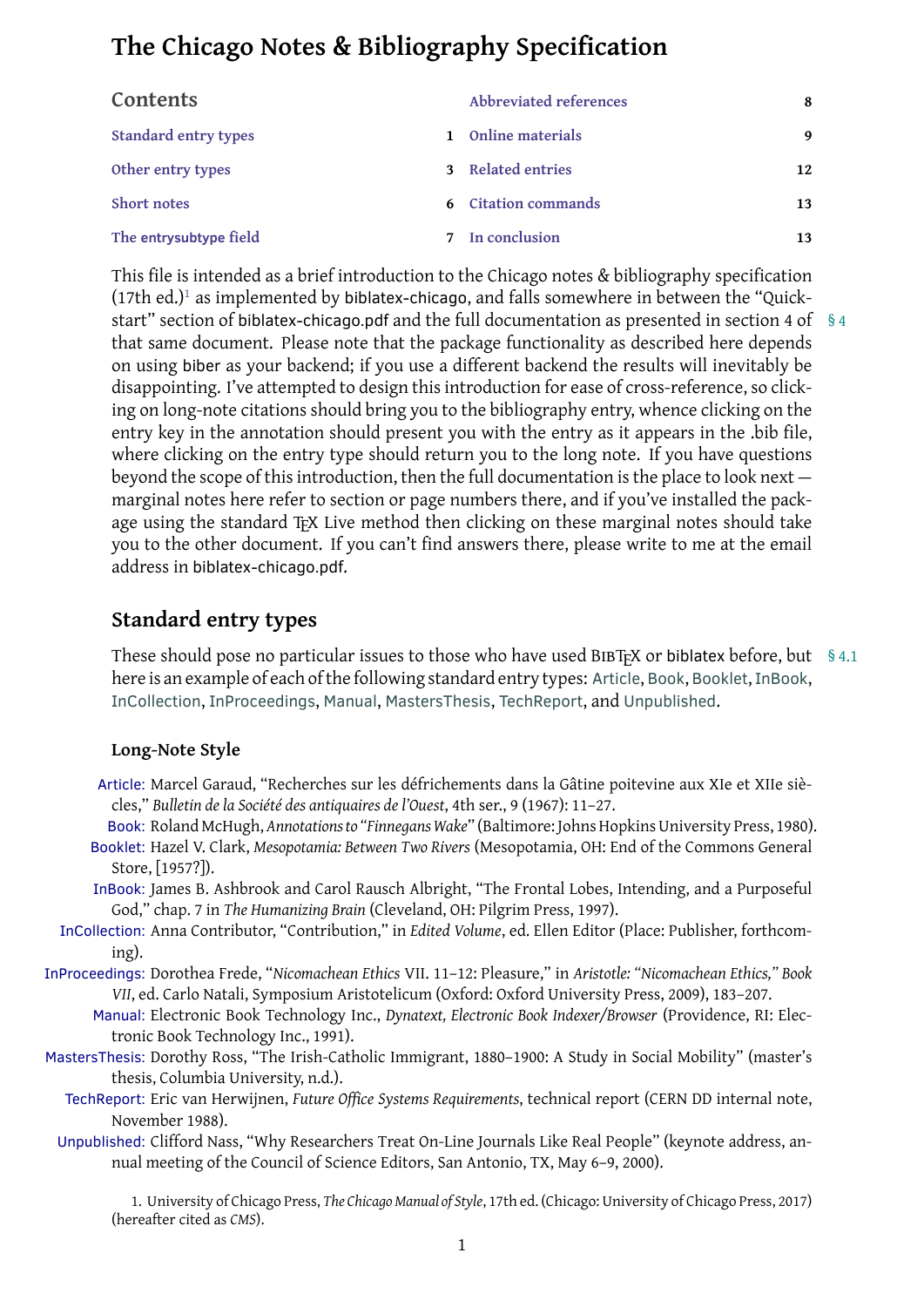#### <span id="page-1-9"></span>**Bibliography Style (with annotations)**

<span id="page-1-3"></span>Ashbrook, James B., and Carol Rausch Albright. "The Frontal Lobes, Intending, and a Purposeful God." Chap. 7 in *The Humanizing Brain*. Cleveland, OH: Pilgrim Press, 1997.

**[\[ashbrook:brain\]](#page-13-0)** A typical InBook entry, identified both by a title and also, in this case, by a chapter number rather than a pages range.

<span id="page-1-2"></span>Clark, Hazel V. *Mesopotamia: Between Two Rivers*. Mesopotamia, OH: End of the Commons General Store, [1957?].

**[\[clark:mesopot\]](#page-13-1)** A standard Booklet entry, though the same information could be presented in a Book entry, using publisher instead of howpublished. Note the ISO8601-2 "uncertain" date specification, which by default presents the year in brackets, but allows numerical sorting by biblatex.

<span id="page-1-4"></span>Contributor, Anna. "Contribution." In *Edited Volume*, edited by Ellen Editor. Place: Publisher, forthcoming.

**[\[contrib:contrib\]](#page-13-2)** A fabricated InCollection entry, showing how to present a forthcoming essay using the pubstate field. Cf. author:forthcoming.

<span id="page-1-6"></span>Electronic Book Technology Inc. *Dynatext, Electronic Book Indexer/Browser*. Providence, RI: Electronic Book Technology Inc., 1991.

**[\[dyna:browser\]](#page-13-3)** A technical manual presented in a Manual entry. In the absence of a named author the organization is printed twice, as author and as publisher. If you are using Biber, you don't need a sortkey to help with alphabetization, though with BIBTFX it would still be necessary.

<span id="page-1-5"></span>Frede, Dorothea. "*Nicomachean Ethics* VII. 11–12: Pleasure." In *Aristotle: "Nicomachean Ethics," Book VII*, edited by Carlo Natali, 183–207. Symposium Aristotelicum. Oxford: Oxford University Press, 2009.

**[\[frede:inproc\]](#page-14-0)** A fairly standard InProceedings entry, showing some of the complications of formatting titles within titles in both the title and the booksubtitle fields.

<span id="page-1-0"></span>Garaud, Marcel. "Recherches sur les défrichements dans la Gâtine poitevine aux XIe et XIIe siècles." *Bulletin de la Société des antiquaires de l'Ouest*, 4th ser., 9 (1967): 11–27.

**[\[garaud:gatine\]](#page-14-1)** An Article entry with author, title, journaltitle, year, volume, series, and pages fields. Note also the preservation of French capitalization in the two titles.

<span id="page-1-1"></span>McHugh, Roland. *Annotations to "Finnegans Wake*." Baltimore: Johns Hopkins University Press, 1980.

**[\[mchugh:wake\]](#page-15-0)** A Book with a quoted title inside an italicized one. If you use \mkbibquote the package will automatically do the right thing, moving punctuation inside the quotation marks.

<span id="page-1-8"></span>Nass, Clifford. "Why Researchers Treat On-Line Journals Like Real People." Keynote address, annual meeting of the Council of Science Editors, San Antonio, TX, May 6–9, 2000.

**[\[nass:address\]](#page-15-1)** An Unpublished entry, presenting an unpublished piece that isn't part of a formal archive. The note field provides the details of what sort of piece it is, while the eventtitle and eventdate tell where and when it appeared. The note field begins with a lowercase letter, so that biblatex-chicago can automatically capitalize it when the context demands.

<span id="page-1-7"></span>Ross, Dorothy. "The Irish-Catholic Immigrant, 1880–1900: A Study in Social Mobility." Master's thesis, Columbia University, n.d.

**[\[ross:thesis\]](#page-16-0)** A Thesis entry with its type automatically set by using the alias MastersThesis. The nodate \bibstring (which gives "n.d." in English) may be used in almost any entry type if you can't find a date.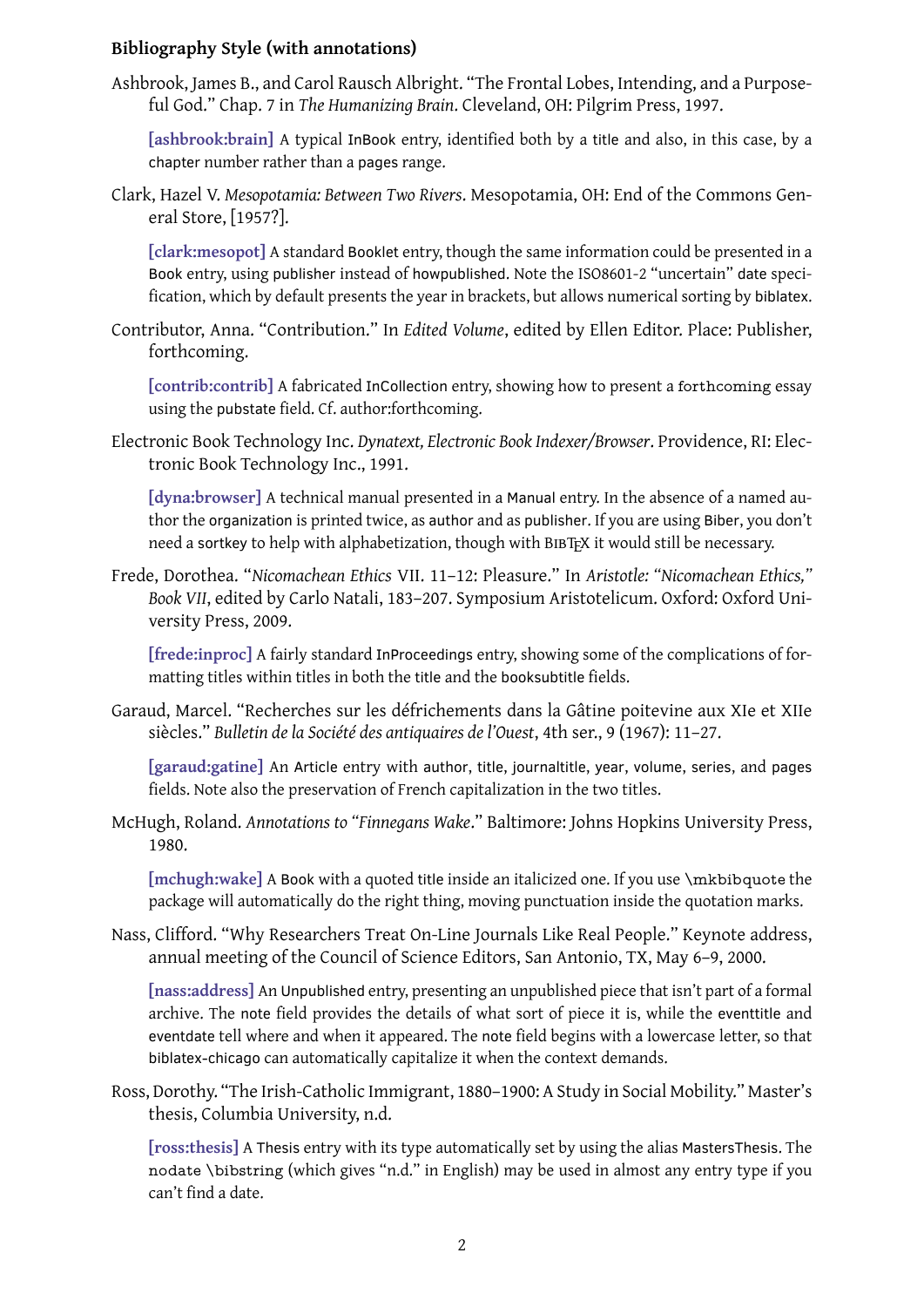<span id="page-2-1"></span>van Herwijnen, Eric. *Future Office Systems Requirements*. Technical report. CERN DD internal note, November 1988.

<span id="page-2-24"></span><span id="page-2-23"></span><span id="page-2-22"></span><span id="page-2-15"></span><span id="page-2-14"></span>**[\[herwign:office\]](#page-15-2)** A Report entry, with the type field automatically set by using the TechReport alias instead of Report. The institution field identifies the issuer of the report.

## <span id="page-2-0"></span>**Other entry types**

<span id="page-2-21"></span><span id="page-2-20"></span><span id="page-2-19"></span><span id="page-2-18"></span><span id="page-2-17"></span><span id="page-2-16"></span>These entry types are biblatex innovations, designed to cater for as large a range of refer- \$4.1 ence needs as possible. The list here is by no means exhaustive, but rather tries to exemplify some of the more complicated or (possibly) unfamiliar entry types, including: [Artwork](#page-2-2), [Audio](#page-2-3), [BookInBook](#page-2-4), [Dataset](#page-2-5), [InReference](#page-2-6), [Letter](#page-2-7), [Music](#page-2-8), [Performance](#page-2-9), [Review](#page-2-10), [Standard](#page-2-11), [SuppBook](#page-2-12), and [Video](#page-2-13).

#### <span id="page-2-28"></span><span id="page-2-25"></span>**Long-Note Style**

<span id="page-2-2"></span>[Artwork:](#page-2-14) Leonardo da Vinci, *Madonna of the Rocks*[, 1480s, oil on canvas, 78 x 48.5 in., Louvre, Paris.](#page-4-0)

- <span id="page-2-3"></span>[Audio:](#page-2-15) [Franz Schubert, "Das Wandern \(Wandering\),"](#page-4-1) *Die schöne Müllerin (The Maid of the Mill)*, in *First Vocal Album* [\(for high voice\) \(New York: G. Schirmer, 1895\).](#page-4-1)
- <span id="page-2-5"></span><span id="page-2-4"></span>[BookInBook:](#page-2-16) Euripides, *Orestes*[, trans. William Arrowsmith, in](#page-3-0) *Euripides*, vol. 4 of *The Complete Greek Tragedies*, [ed. David Grene and Richmond Lattimore \(Chicago: University of Chicago Press, 1958\), 185–288.](#page-3-0)
	- [Dataset:](#page-2-17) [GenBank \(for RP11-322N14 BAC \[accession number AC087526.3\]; accessed April 6, 2016\),](#page-3-1) [http :](http://www.ncbi.nlm.nih.gov/nuccore/19683167) //www.ncbi.nlm.nih.gov/nuccore/[19683167.](#page-3-1)
- <span id="page-2-6"></span>[InReference:](#page-2-18) [Wikipedia, s.v. "BibTeX," last edited November 15, 2019, 20:59,](#page-5-1) http://en.[wikipedia](http://en.wikipedia.org/wiki/BibTeX).org/wiki/Bi [bTeX.](#page-5-1)

<span id="page-2-7"></span>[Letter:](#page-2-19) [Paulina Jackson to John Pepys Junior, 3 October 1676, in](#page-3-2) *The Letters of Samuel Pepys and His Family Circle*[, ed. Helen Truesdell Heath \(Oxford: Clarendon Press, 1955\), no. 42.](#page-3-2)

<span id="page-2-8"></span>[Music:](#page-2-20) [Billie Holiday, vocalist, "I'm a Fool to Want You," by Joel Herron, Frank Sinatra, and Jack Wolf,](#page-3-3) [recorded February 20, 1958, with Ray Ellis, track 1 on](#page-3-3) *Lady in Satin*, Columbia CL 1157, 1960, 331/3 rpm.

<span id="page-2-9"></span>[Performance:](#page-2-21) *Hamilton*[, music and lyrics by Lin-Manuel Miranda, dir. Thomas Kail, chor. Andy Blakenbuehler,](#page-3-4) [Richard Rodgers Theatre, New York, NY, February 2, 2016.](#page-3-4)

<span id="page-2-10"></span>[Review:](#page-2-22) Ben Ratliff, review of *[The Mystery of Samba: Popular Music and National Identity in Brazil](#page-4-2)*, by Hermano [Vianna, ed. and trans. John Charles Chasteen,](#page-4-2) *Lingua Franca* 9 (April 1999): B13–B14.

- <span id="page-2-11"></span>[Standard:](#page-2-23) *Bibliographic References*[, ANSI/NISO Z39.29-2005 \(Bethesda, MD: National Information Standards](#page-4-3) [Organization, approved June 9, 2005; reaffirmed May 13, 2010\).](#page-4-3)
- <span id="page-2-12"></span>[SuppBook:](#page-2-24) Valerie Polakow, afterword to *[Lives on the Edge: Single Mothers and Their Children in the Other America](#page-4-4)* [\(Chicago: University of Chicago Press, 1993\).](#page-4-4)

<span id="page-2-13"></span>[Video:](#page-2-25) [Michael Curtis and Gregory S. Malins, "The One with the Princess Leia Fantasy,"](#page-2-26) *Friends*, season 3, [episode 1, dir. Gail Mancuso, aired September 19, 1996 \(Burbank, CA: Warner Home Video, 2003\), DVD.](#page-2-26)

#### <span id="page-2-27"></span>**Bibliography Style**

<span id="page-2-26"></span>Curtis, Michael, and Gregory S. Malins. "The One with the Princess Leia Fantasy." *Friends*, season 3, episode 1. Directed by Gail Mancuso. Aired September 19, 1996. Burbank, CA: Warner Home Video, 2003. DVD.

**[\[friends:leia\]](#page-14-2)** This is a template for citing an episode of a television series using a Video entry. The name of the episode goes in the title field while the name of the series goes in booktitle. (Were you to cite an entire series rather than a single episode, you wouldn't need the booktitle for it, but only a title.) The writers of the episode go in author, while the director goes in editor, using an editortype field to specify her role, something of frequent occurrence in the audio-visual types. The eventdate is the original broadcast date, while the date applies to the medium you are citing. That medium itself goes in the type field. Note that information about the season and episode numbers goes in booktitleaddon. Cf. american:crime for an example using the new 17th edition tvepisode entrysubtype which reverses the traditional order of title and booktitle.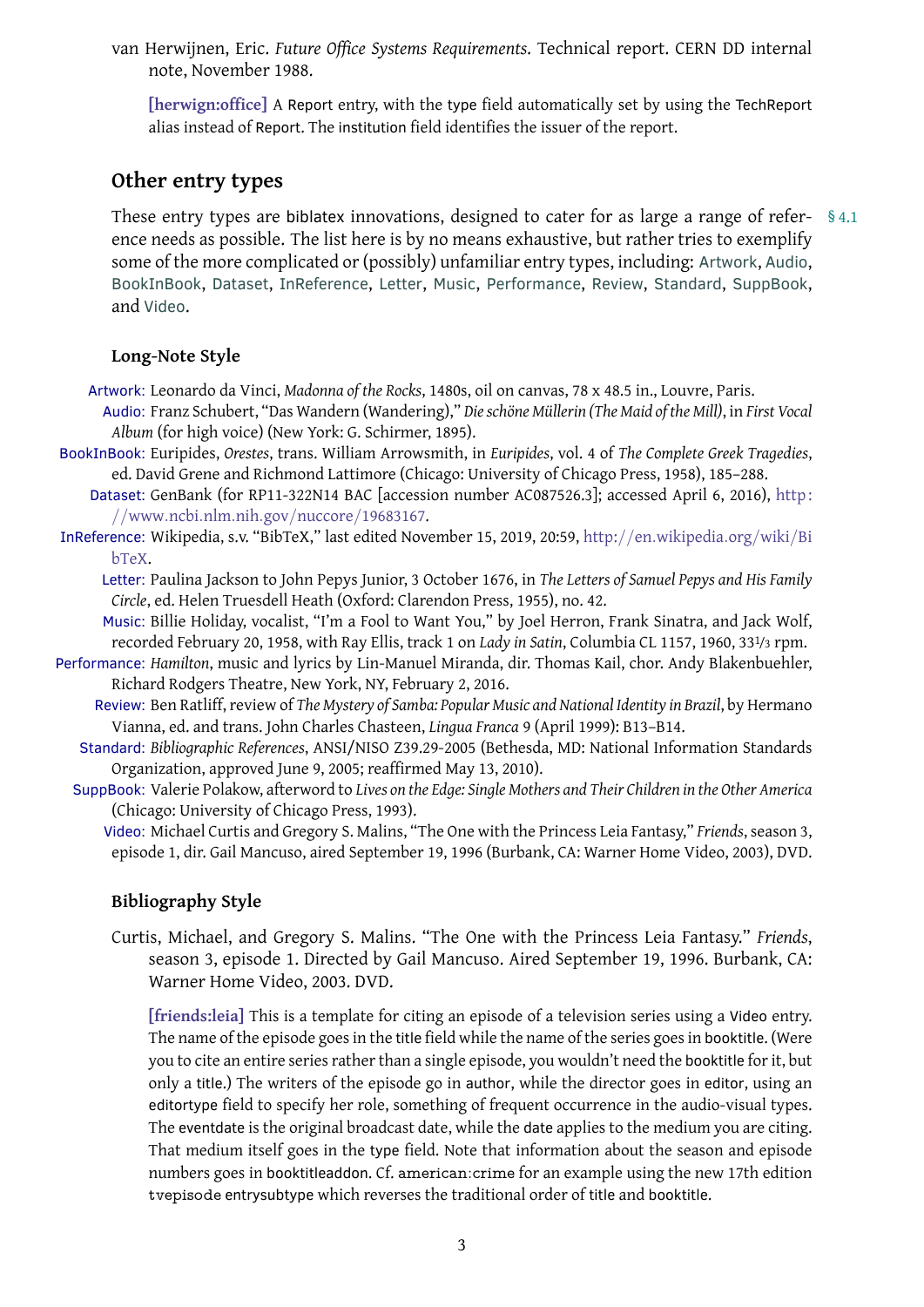<span id="page-3-0"></span>Euripides. *Orestes*. Translated by William Arrowsmith. In *Euripides*. Vol. 4 of *The Complete Greek Tragedies*, edited by David Grene and Richmond Lattimore, 185–288. Chicago: University of Chicago Press, 1958.

**[\[euripides:orestes\]](#page-14-3)** A work from antiquity, cited by pages in a modern edition, hence not needing classical in the entrysubtype field. Since the titles of such works are uniformly italicized, we need to use a BookInBook entry with a title and a booktitle ("book within a book") and in this case also a maintitle, a multi-volume collection of booktitles. Note also the editors of the maintitle (editor field), and the translator of the title (nameb field).

<span id="page-3-1"></span>GenBank (for RP11-322N14 BAC [accession number AC087526.3]; accessed April 6, 2016). [http:](http://www.ncbi.nlm.nih.gov/nuccore/19683167) //www.ncbi.nlm.nih.gov/nuccore/[19683167.](http://www.ncbi.nlm.nih.gov/nuccore/19683167)

**[\[genbank:db\]](#page-14-4)** The Dataset type helps to present scientific databases as specified by the 17th edition. The name of the database appears in the author field, while the title, type, and number fields present locating and/or explanatory information about particular parts of the data. A url locates the database and the urldate documents when you accessed it.

<span id="page-3-4"></span>*Hamilton*. Music and lyrics by Lin-Manuel Miranda. Directed by Thomas Kail. Choreographed by Andy Blakenbuehler. Richard Rodgers Theatre, New York, NY, February 2, 2016.

**[\[hamilton:miranda\]](#page-14-5)** New in the 17th-edition styles, the Performance entry type allows you to cite individual live performances, usually including a number of editortypes for specifying various contributors. The options field useeditor=false means that the title of the piece will come first in notes and bibliography.

<span id="page-3-3"></span>Holiday, Billie, vocalist. "I'm a Fool to Want You." By Joel Herron, Frank Sinatra, and Jack Wolf. Recorded February 20, 1958. With Ray Ellis. Track 1 on *Lady in Satin*. Columbia CL 1157, 1960, 331/3 rpm.

**[\[holiday:fool\]](#page-15-3)** This entry illustrates some of the peculiarities of Music entries. It cites a song (title) from an album (booktitle). (Were you to cite a whole album, then you wouldn't need the booktitle, only the album title in title.) The chapter gives the track number on the album. The writers of the song go in author, while the options field prevents these writers from appearing at the head of notes or of the entry in the bibliography. The performer goes in editor, with the editortype giving, as the 17th edition seems to like, what sort of performer she is. The eventdate gives the recording date of a song — you would use origdate if the recording date applied to the album as a whole. The date gives the release date of the album, while the type field gives the medium of the release.

<span id="page-3-2"></span>Jackson, Paulina. Paulina Jackson to John Pepys Junior, 3 October 1676. In *The Letters of Samuel Pepys and His Family Circle*, edited by Helen Truesdell Heath, no. 42. Oxford: Clarendon Press, 1955.

**[\[jackson:paulina:letter\]](#page-15-4)** An individual letter from a published collection, hence the Letter entry, designed specifically for this sort of reference. The title field should always look like this, and the author won't be printed in notes, as this field already specifies it. The shorttitle's form is specific to this entry type, eventually printing the author's surname followed by the contents of this field, which again is specified for this type of reference. The origdate field holds the date of the original letter, while the year (or date) holds the date of the publication of the collection as a whole. The pages field in this example holds not the page, but the number in the collection – notice the \bibstring – while the booktitle is the title of that published collection. If you refer to more than one letter from such a collection, then only the name of the collection need appear in the bibliography.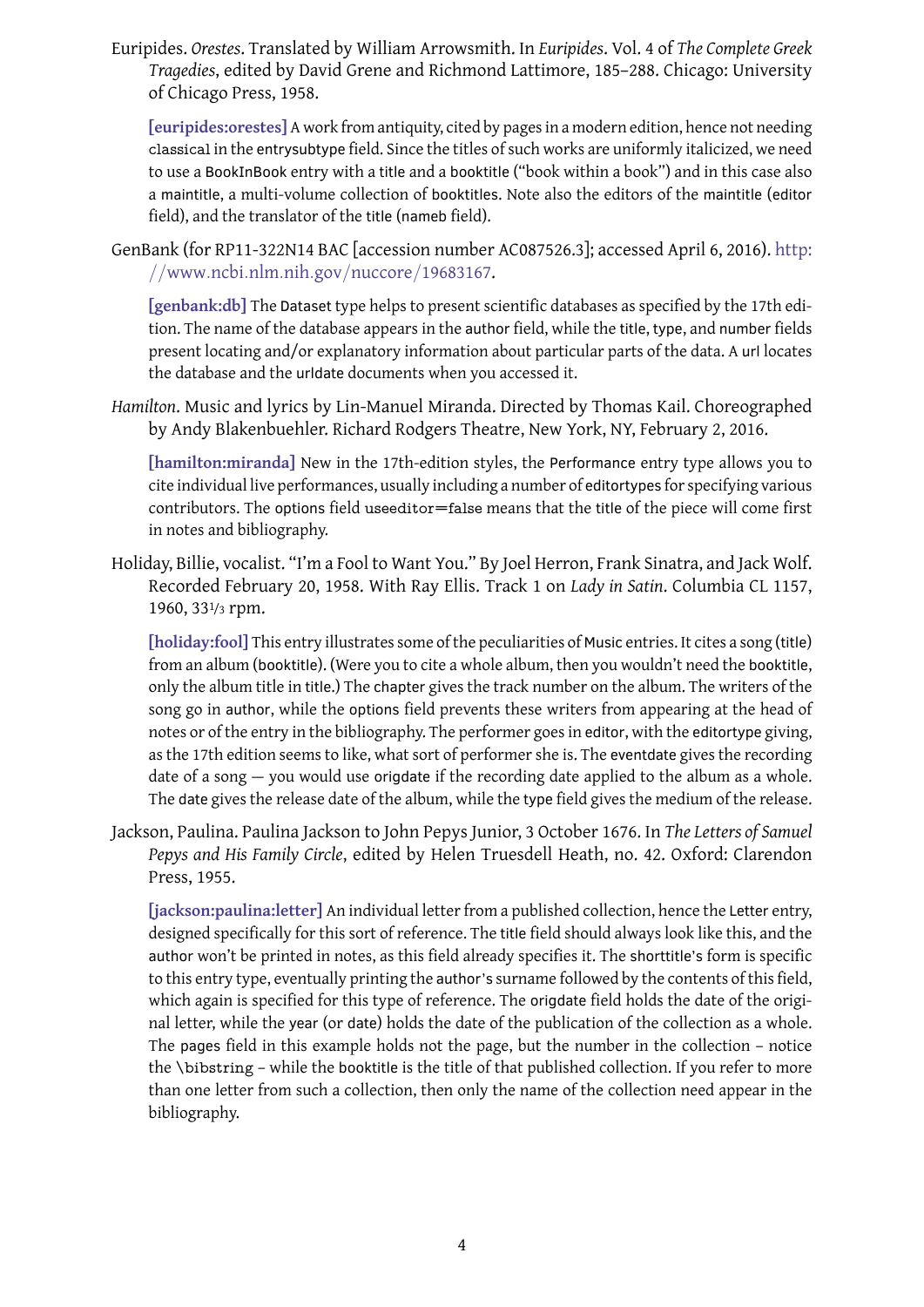<span id="page-4-0"></span>Leonardo da Vinci. *Madonna of the Rocks*. 1480s. Oil on canvas, 78 x 48.5 in. Louvre, Paris.

**[\[leo:madonna\]](#page-15-5)** This is a typical Artwork entry, with the artist presented in the author field. Note the type field for the medium of the work, and also the fact that it begins with a lowercase letter, allowing biblatex to capitalize it contextually when needed. Note also the ISO8601-2 decade specification in the date field. Biblatex-chicago now supports multiple dates in Artwork entries, allowing you to identify, e.g., when a photograph was printed as well as when it was taken. See the main documentation for details.

<span id="page-4-3"></span>NationalInformation Standards Organization. *Bibliographic References*. ANSI/NISO Z39.29-2005. Bethesda, MD: NISO, approved June 9, 2005; reaffirmed May 13, 2010.

**[\[niso:bibref\]](#page-15-6)** The 17th edition has added some information to entries presenting national or international standards, so biblatex-chicago now has a separate entry type for them. Here you can see two dates, one when first approved (date) and another when reaffirmed (eventdate). Each of these dates has a field for informing readers just what sort of date it is, userd and howpublished, respectively. The series and number fields identify the standard, while the organization responsible for the standard appears in the organization field, and also, in shortened form if you wish it, in the publisher field. Cf. w3c:xml.

<span id="page-4-4"></span>Polakow, Valerie. Afterword to *Lives on the Edge: Single Mothers and Their Children in the Other America*, 175–84. Chicago: University of Chicago Press, 1993.

**[\[polakow:afterw\]](#page-16-1)** The SuppBook entry type is rather like the Review type, in that it covers texts with generic titles instead of specific ones, only the text, as here, is contained not in a journal but in a Book. In its current state, the SuppBook type in biblatex-chicago is a little anomolous with respect to general biblatex usage. This will evolve in future releases, but for now, in order to cite, for example, an afterword written by the main author of the book, you need only put something in the afterword field (and not define a foreword or introduction field) to make the otherwise Booklike reference work. Recent editions of the *CMS* require, for the entry in the bibliography, a pages range for the part being cited.

<span id="page-4-2"></span>Ratliff, Ben. Review of *The Mystery of Samba: Popular Music and National Identity in Brazil*, by Hermano Vianna, edited and translated by John Charles Chasteen. *Lingua Franca* 9 (April 1999): B13–B14.

**[\[ratliff:review\]](#page-16-2)** The Review entry type functions much like the Article type, but is designed to present articles which have only a generic title rather than a specific one, like the book review cited by this entry. Note, first, the \bibstrings in the title and shorttitle — using them isn't strictly necessary, and you could also just write them out, taking care to start each field with a lowercase letter to allow for contextual capitalization. (The \bibstrings make the entry portable across languages.) Note, second, the formatting in both fields of the title of the book reviewed. Most especially note the use of \parteditandtrans, which is necessary here to allow the editor and translator of the reviewed book to be identified by the correct (different) strings in notes and bibliography.

<span id="page-4-1"></span>Schubert, Franz. "Das Wandern (Wandering)," *Die schöne Müllerin (The Maid of the Mill)*. In *First Vocal Album* (for high voice). New York: G. Schirmer, 1895.

**[\[schubert:muellerin\]](#page-17-0)** The Audio entry type is the most "book-like" of the three audio-visual entry types, but does differ in several ways from an ordinary book, and therefore requires a separate type. This is a citation of a published musical score, with the composer in the author field. It cites one song (title) from a cycle (booktitle), while the maintitle in this instance refers to the publisher's collection of the composer's works. The options field changes the punctuation to \addspace before the parenthesized maintitleaddon.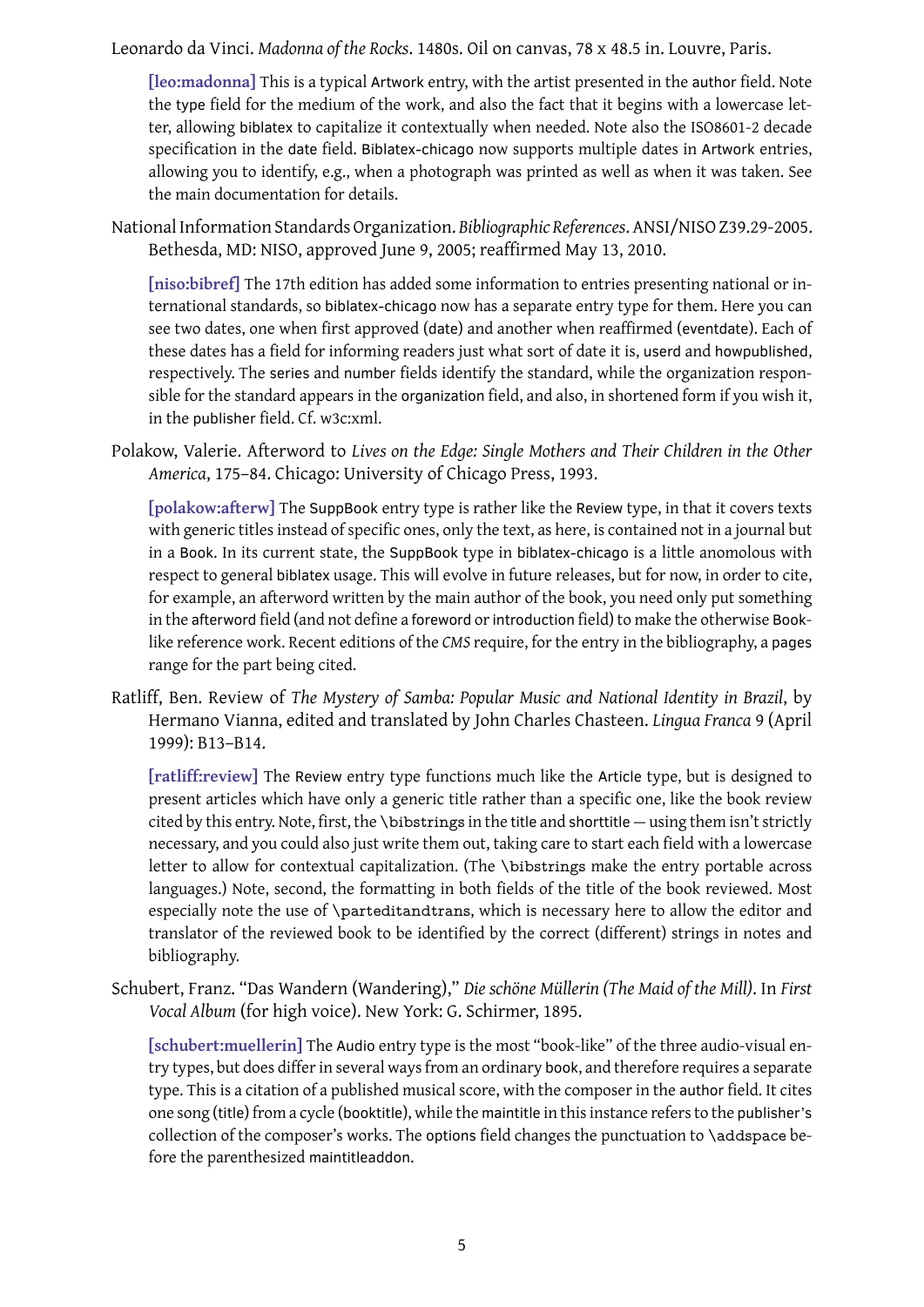<span id="page-5-1"></span>Wikipedia, s.v. "BibTeX." Last edited November 15, 2019, 20:59. http://en.[wikipedia](http://en.wikipedia.org/wiki/BibTeX).org/wiki /[BibTeX.](http://en.wikipedia.org/wiki/BibTeX)

**[\[wikiped:bibtex\]](#page-17-1)** InReference entries are designed to allow you to cite particular articles in an alphabetically-arranged reference work. The lista field holds the name of the article, and for printed works you can use the standard postnote field to make a single .bib entry work for references to several different articles. For an online work, you must have a urldate field, as such sources change rather rapidly, and in the case of heavily contested articles it could well be useful to also to include a time stamp in the same field, as here (though this isn't necessary at all for this article). The userd field allows you to identify which sort of date is at stake. Online works which haven't had any sort of printed existence can, at your discretion, have titles in plain roman (like an Online entry). Defining an entrysubtype field achieves this. Ordinarily, such an entry need not be printed in the bibliography, only in notes, but here it will appear in both for the sake of example.

## <span id="page-5-0"></span>**Short notes**

The note forms we've seen so far are intended to appear on the first citation of a given work, §4.2, s.v. while subsequent citations use a shorter form, usually merely Author, Title. Both of these fields, of course, have a short form to allow space-saving abridgements of names and titles. You can also use the option short when you load biblatex-chicago and you'll get the short form from the start, something only recommended by the *CMS* when you have a full bibliography to clarify all the abbreviated references. (In the absence of a full bibliography, you can also use the noteref option to provide cross-references from short notes to long ones. Please § 4.4.4 consult [cms-noteref-demo.pdf](#page-0-22).) The following are the short forms of all the works cited in long notes in previous sections: [Article](#page-5-2), [Artwork](#page-5-3), [Audio](#page-5-4), [Book](#page-5-5), [BookInBook](#page-5-6), [Booklet](#page-5-7), [Dataset](#page-5-8), [InBook](#page-5-9), [InCollection](#page-5-10), [InProceedings](#page-5-11), [InReference](#page-5-12), [Letter](#page-5-13), [Manual](#page-5-14), [MastersThesis](#page-5-15), [Music](#page-5-16), [Perfor](#page-5-17)[mance](#page-5-17), [Review](#page-5-18), [Standard](#page-5-19), [SuppBook](#page-5-20), [TechReport](#page-5-21), [Unpublished](#page-5-22), and [Video](#page-5-23).

#### <span id="page-5-43"></span><span id="page-5-42"></span><span id="page-5-41"></span><span id="page-5-40"></span><span id="page-5-34"></span><span id="page-5-33"></span><span id="page-5-32"></span><span id="page-5-31"></span><span id="page-5-25"></span><span id="page-5-24"></span><span id="page-5-2"></span>**Short-Note Style**

```
Article: Garaud, "Recherches sur les défrichements."
      Artwork: Leonardo, Madonna of the Rocks.
        Audio: Schubert, "Das Wandern."
         Book: McHugh, Annotations to "Finnegans Wake."
  BookInBook: Euripides, Orestes.
      Booklet: Clark, Mesopotamia.
      Dataset: GenBank (for RP11-322N14 BAC).
       InBook: Ashbrook and Albright, "The Frontal Lobes."
  InCollection: Contributor, "Contribution."
InProceedings: Frede, "Nicomachean Ethics VII. 11–12."
  InReference: Wikipedia, s.v. "Aristotle."
        Letter: Jackson to John Pepys Junior.
       Manual: Electronic Book Technology Inc., Dynatext.
MastersThesis: Ross, "The Irish-Catholic Immigrant, 1880–1900."
        Music: Holiday, "I'm a Fool to Want You."
 Performance: Hamilton.
       Review: Ratliff, review of The Mystery of Samba.
     Standard: Bibliographic References.
    SuppBook: Polakow, afterword to Lives on the Edge.
   TechReport: van Herwijnen, Future Office Systems Requirements.
  Unpublished: Nass, "Why Researchers Treat On-Line Journals Like Real People."
        Video: Curtis and Malins, "The One with the Princess Leia Fantasy."
```
"shortau-

<span id="page-5-45"></span><span id="page-5-44"></span><span id="page-5-39"></span><span id="page-5-38"></span><span id="page-5-37"></span><span id="page-5-36"></span><span id="page-5-35"></span><span id="page-5-30"></span><span id="page-5-29"></span><span id="page-5-28"></span><span id="page-5-27"></span><span id="page-5-26"></span>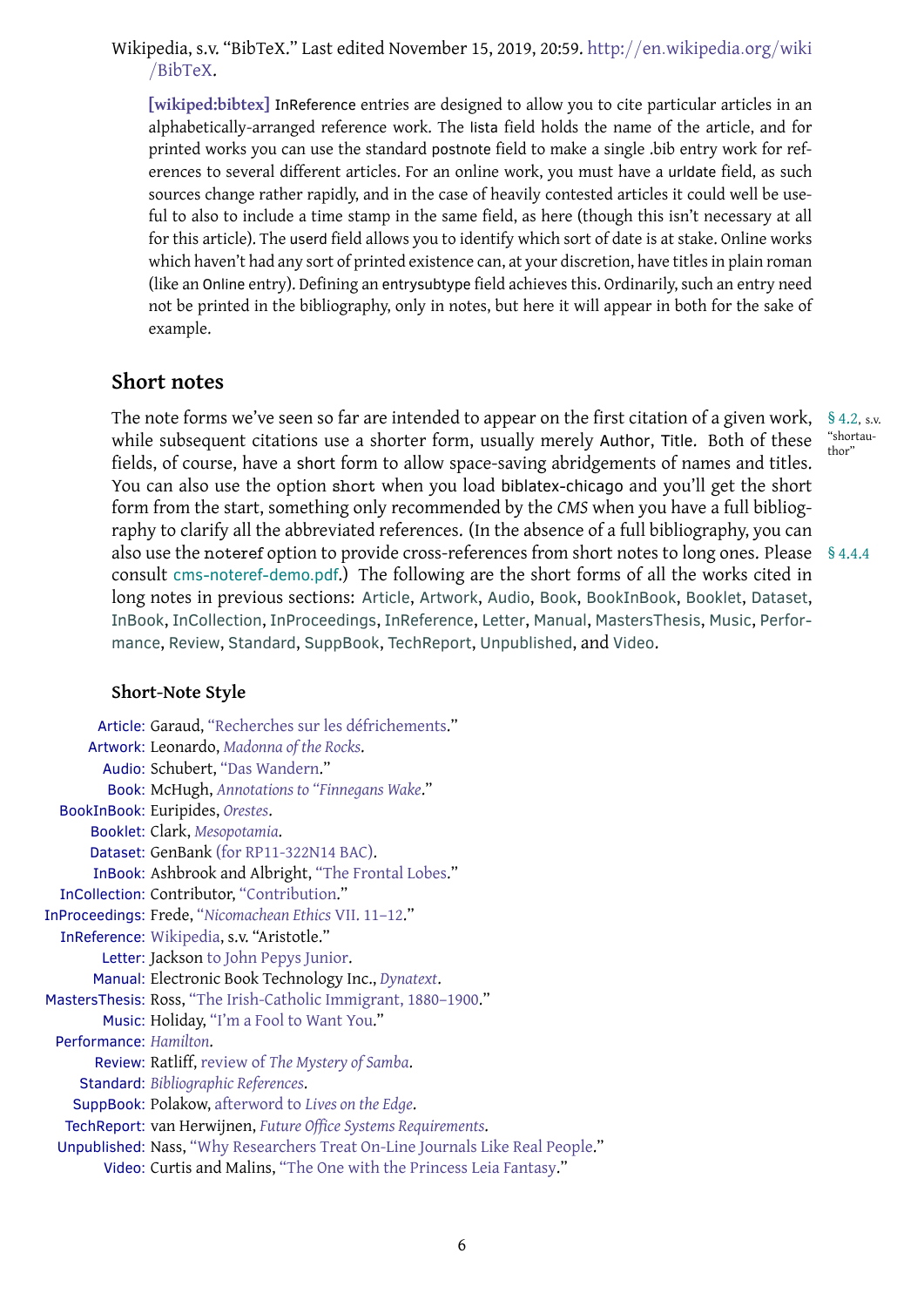## <span id="page-6-0"></span>**The entrysubtype field**

The Chicago notes & bibliography style covers a wide variety of source materials, so it is per- [§ 4.2](#page-2-27), s.v. haps no surprise that even the range of entry types offered by biblatex isn't quite sufficient. In many cases, the entrysubtype field can further expand the repertoire available to users. Such cases include, in particular, the periodical types, where the *CMS* differentiates between articles and reviews in scholarly journals and those in magazines and newspapers aimed at a more general readership. For the latter two sorts of source, you place the string magazine in the entrysubtype field, and the citation style changes accordingly: [Article](#page-6-1) and [Review](#page-6-2).

<span id="page-6-8"></span><span id="page-6-6"></span><span id="page-6-5"></span>"entry-<br>subtype"

The Misc type likewise uses the entrysubtype field as a toggle to alter the general presentation of a source. Without such a field, Misc entries function as they do in standard biblatex and in BibTEX, that is, as hold-alls for sources that won't easily fit into other categories. (Ideally, such entries will be very rare when using biblatex-chicago.) With an entrysubtype Misc entries will present their source as part of an unpublished archive, to be distinguished from Unpublished entries, which usually will have a specific title and won't come from a named archive: [Misc](#page-6-3).

The entrysubtype field is, finally, also useful for presenting pre-Renaissance works by their traditional divisions into books, sections, lines, etc., divisions which are presumed to be the same across all editions. For such citations, you put the string classical into the entrysubtype field, and though this has no effect on long notes or in the bibliography, it changes the punctuation in short notes, as below: [BookInBook](#page-6-4). (Were you citing such a work by the pages in a modern edition, the entrysubtype would be unnecessary — see the Euripides citation above.)

## <span id="page-6-10"></span>**Note Style**

<span id="page-6-1"></span>[Article:](#page-6-5) ["Pushcarts Evolve to Trendy Kiosks,"](#page-7-1) *Lake Forester* (Lake Forest, IL), March 23, 2000.

<span id="page-6-3"></span><span id="page-6-2"></span>[Review:](#page-6-6) [McGeorge Bundy, interview by Robert MacNeil,](#page-6-7) *MacNeil/Lehrer NewsHour*, PBS, February 7, 1990. [Misc:](#page-6-8) [George Creel to Colonel House, 25 September 1918, Edward M. House Papers, Yale University](#page-6-9) [Library.](#page-6-9)

<span id="page-6-4"></span>[BookInBook:](#page-6-10) Plato, *[Republic](#page-7-2)* 360e–361b.

## **Bibliography Style**

<span id="page-6-7"></span>Bundy, McGeorge. Interview by Robert MacNeil. *MacNeil/Lehrer NewsHour*, PBS, February 7, 1990.

**[\[bundy:macneil\]](#page-13-4)** A television interview, with a generic title, presented in a Review entry, with magazine entrysubtype. The *CMS* often treats such sources, including online ones, as journaltitles in Article or Review entries, the entrysubtype indicating the distance from traditional scholarly journals. Note here that the interviewee is presented as the author, and that the broadcast network is given in the usera field. Note also the use of lowercase letters to start both title and shorttitle, allowing automatic contextual capitalization of a generic title in a Review entry.

<span id="page-6-9"></span>Creel, George. George Creel to Colonel House, 25 September 1918. Edward M. House Papers. Yale University Library.

**[\[creel:house\]](#page-13-5)** An unpublished letter from an archive, presented in a Misc entry with an entrysubtype. You can avoid the awkward repetition of the author's name in notes by using \headlesscite or \headlessfullcite instead of the usual citation commands. The manuscript collection is found in the note and organization fields — depending on the entry, you can use note, organization, institution, and/or location, in ascending order of generality, though you should consistently put the most specific collection name in the note field. As in Letter entries the date of the letter goes in origdate, and in the short note form you can use the macro \letterdatelong in the postnote field to identify the letter by this date, if it helps disambiguate. (In other non-letter-like Misc entries, you would use the date field instead of origdate.)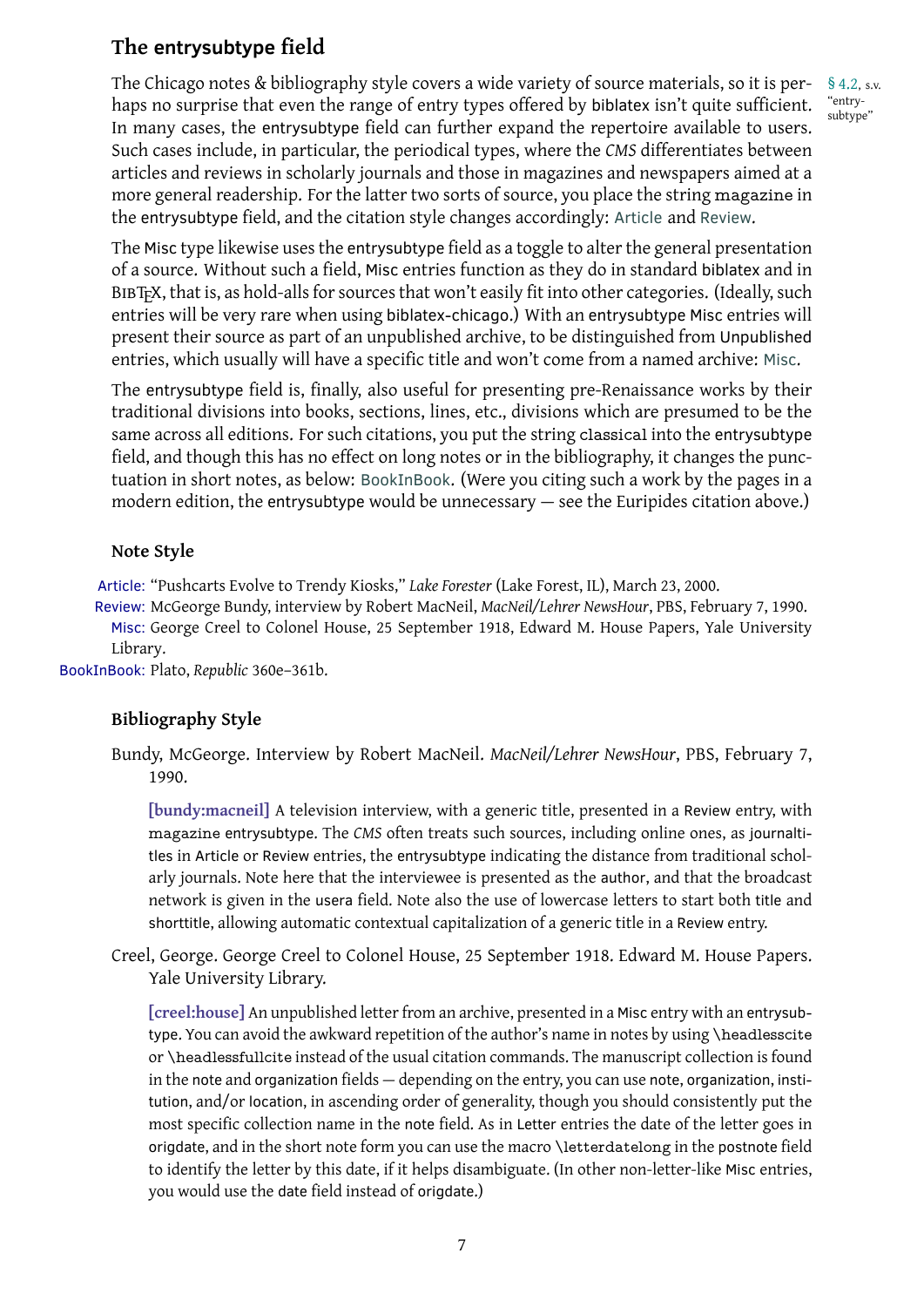<span id="page-7-1"></span>*Lake Forester* (Lake Forest, IL). "Pushcarts Evolve to Trendy Kiosks." March 23, 2000.

**[\[lakeforester:pushcarts\]](#page-15-7)** An Article entry from a newspaper. As the source isn't a traditional scholarly one, the entry requires magazine in the entrysubtype field. The article doesn't have an author, so the title will be used at the head of the entry in long notes, while the journaltitle appears there in short notes and the bibliography. (The *CMS* suggests that such sources needn't appear in the bibliography at all, assuming that the note contains a full enough reference.) The newspaper might not be well known, so the location field helps your readers out in this case. If you are using Biber, a sortkey field isn't necessary to alphabetize by journaltitle rather than by title.

<span id="page-7-2"></span>Plato. *Republic*. In *Clitophon, Republic, Timaeus, Critias*. Vol. 4 of *Opera*, edited by J. Burnet, 327– 621. Oxford Classical Texts. Oxford: Clarendon Press, 1902.

**[\[plato:republic:gr\]](#page-16-3)** A work from antiquity, which will be cited by the traditional divisions of Stephanus' edition, and which therefore requires the classical entrysubtype. The title of such a work being italicized, it needs a BookInBook entry, and it has all three sorts of title, plus a series to boot.

## <span id="page-7-0"></span>**Abbreviated references**

The *CMS* suggests, as a space-saving measure, that when multiple parts of a single collection [§ 4.2](#page-2-28), s.v.<br>are present in a reference apparatus, then references may following certain rules, ehhneviate. "crossref" are present in a reference apparatus, then references may, following certain rules, abbreviate the portion that refers to the collection as a whole. Biblatex-chicago implements this recommendation using a combination of package options (both entry and preamble) and the crossref and xref fields. In InBook, InCollection, InProceedings, and Letter entries, the option is longcrossref, set to false by default, so if more than one such entry cross-references the same parent entry, then the abbreviated notes and bibliography entries will automatically appear. The first full note citing such a source is not abbreviated, but all subsequent notes, and all bibliography entries, are: [InCollection](#page-7-3), [InCollection](#page-7-3), [Collection](#page-7-4).

<span id="page-7-7"></span><span id="page-7-6"></span>The possible settings for the longcrossref option are true (no abbreviated references); false (abbreviated references in notes and bibliography); notes (abbreviated references only in the bibliography); bib (abbreviated references only in notes); and none (abbreviated references everywhere, including in the four entry types controlled by the booklongxref option).

The four entry types subject to the booklongxref option are Book, BookInBook, Collection, and Proceedings. The option has the same four settings as longcrossref, excluding the none switch, but it is set to true by default, because the *CMS* isn't as explicit in condoning abbreviated references in such entry types, so you have to turn them on yourself, as I have in this document using booklongxref=false in the preamble when loading biblatex-chicago: [Collection](#page-7-4), [Collection](#page-7-4), [MVCollection](#page-7-5).

## <span id="page-7-8"></span>**Note Style**

<span id="page-7-3"></span>[InCollection:](#page-7-6) [Elizabeth F. L. Ellet, "By Rail and Stage to Galena," in](#page-8-1) *Prairie State: Impressions of Illinois, 1673–1967, by Travelers and Other Observers*[, ed. Paul M. Angle \(Chicago: University of Chicago Press, 1968\), 271–79.](#page-8-1)

[InCollection:](#page-7-6) [William H. Keating, "Fort Dearborn and Chicago," in Angle,](#page-8-2) *[Prairie State](#page-8-3)*, 84–87.

<span id="page-7-4"></span>[Collection:](#page-7-7) Angle, *[Prairie State](#page-8-3)*.

[Collection:](#page-7-7) J. B. Harley and David Woodward, eds., *[Cartography in Prehistoric, Ancient, and Medieval Europe and](#page-8-4) the Mediterranean*, vol. 1 of *The History of Cartography* [\(Chicago: University of Chicago Press, 1987\).](#page-8-4)

[Collection:](#page-7-7) J. B. Harley and David Woodward, eds., *[Cartography in the Traditional East and Southeast Asian Soci](#page-8-5)eties* (1994), vol. 2, bk. 2 of *[The History of Cartography](#page-8-5)*.

<span id="page-7-5"></span>[MVCollection:](#page-7-8) Harley and Woodward, *[The History of Cartography](#page-8-6)*.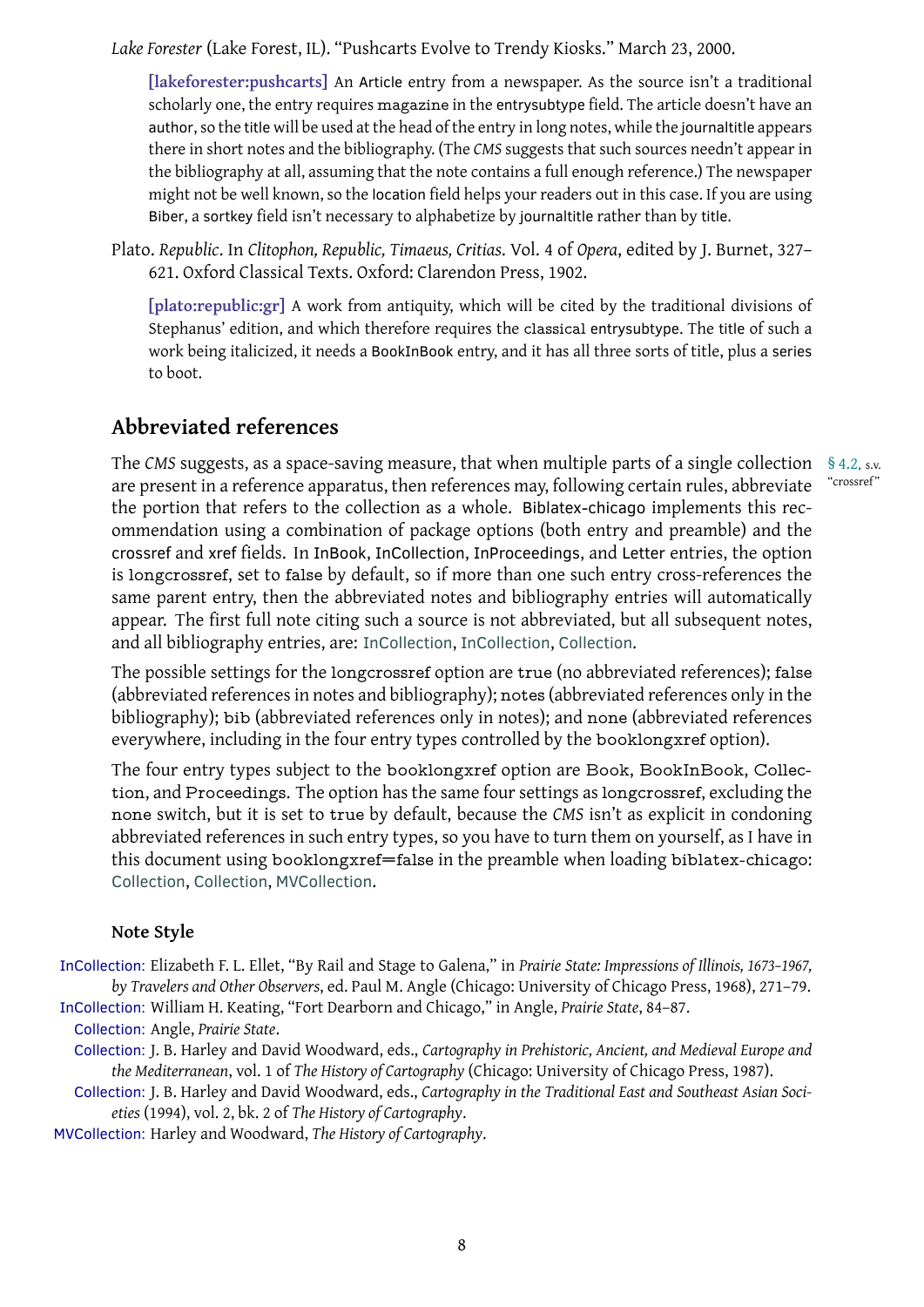## **Bibliography Style**

<span id="page-8-3"></span>Angle, Paul M., ed. *Prairie State: Impressions of Illinois, 1673–1967, by Travelers and Other Observers*. Chicago: University of Chicago Press, 1968.

**[\[prairie:state\]](#page-16-4)** A Collection entry, the one that has been cross-referenced by two other entries in this bibliography. Note the editor instead of an author in this entry type. If more than one child cross-references the parent, the parent will be printed in the bibliography even if not independently cited, though I have cited it here to illustrate that, as far as biblatex-chicago is concerned, this work has already been cited (by the two previous notes), thus producing a short note.

<span id="page-8-1"></span>Ellet, Elizabeth F. L. "By Rail and Stage to Galena." In Angle, *[Prairie State](#page-8-3)*, 271–79.

**[\[ellet:galena\]](#page-13-6)** First of two InCollection entries cross-referencing the same Collection. Since it is cited first in the test file, its long note reference contains the full bibliographical data for the Collection entry, whereas the subsequent long note — [keating:dearborn](#page-15-8) — contains an abbreviated reference to the Collection. Both parts have an abbreviated reference in the bibliography. If you don't want this space-saving measure, then you can, for example, set longcrossref=true in the options field. With Biber, an empty subtitle field is no longer necessary to prevent inheritance from the parent entry, and the title of a Collection will become a booktitle in its children.

<span id="page-8-4"></span>Harley, J. B., and David Woodward, eds. *Cartography in Prehistoric, Ancient, and Medieval Europe and the Mediterranean* (1987). Vol. 1 of *[The History of Cartography](#page-8-6)*.

**[\[harley:ancient:cart\]](#page-14-6)** A Collection entry, with the maintitle coming from the MVCollection entry cited in the crossref field. With the booklongxref option set properly, and not by default, this and [harley:cartography](#page-14-7) will produce abbreviated references in the bibliography and in long notes (after the first).

<span id="page-8-5"></span>, eds. *Cartography in the Traditional East and Southeast Asian Societies* (1994). Vol. 2, bk. 2 of *[The History of Cartography](#page-8-6)*.

**[\[harley:cartography\]](#page-14-7)** A second Collection entry cross-referencing the same MVCollection. With the booklongxref option set to false in the preamble, this and the previous entry will now produce abbreviated references in the bibliography and in long notes (after the first). Since its maintitle's logical volumes are sometimes published in separate physical parts, it has both a volume and a part number.

<span id="page-8-6"></span>, eds. *The History of Cartography*. 3 vols. Chicago: University of Chicago Press, 1987–.

**[\[harley:hoc\]](#page-15-9)** This entry shows the MVCollection type used as the parent to two child Collection entries — [harley:ancient:cart](#page-14-6) and [harley:cartography](#page-14-7). It will be presented in the bibliography when more than one of its children are cited, even if it isn't itself independently cited. Please note that this style of cross-referencing, where the title of the MVCollection automatically becomes the maintitle of the Collection, is only available with Biber as your backend.

<span id="page-8-2"></span>Keating, William H. "Fort Dearborn and Chicago." In Angle, *[Prairie State](#page-8-3)*, 84–87.

**[\[keating:dearborn\]](#page-15-8)** Second of the InCollection pieces from the same Collection, the latter identified using the crossref field. Even in the first, long note, the data for the whole collection will be presented in abbreviated form, since [ellet:galena](#page-13-6) (which see) has already been cited.

## <span id="page-8-0"></span>**Online materials**

The 17th edition of the *CMS* has extended its treatment of online sources, and has also some- [§ 4.1](#page-1-9), s.v.<br>what altered the principles of that treatment. Earlier editions emphasized the nature of the "<sup>online"</sup> what altered the principles of that treatment. Earlier editions emphasized the nature of the source (book-like, journal-like, etc.), rather more than how that source was accessed (printed volume, online, etc.), whereas the current specification places somewhat greater — though not total — emphasis on where it was accessed, which can in many cases determine what sort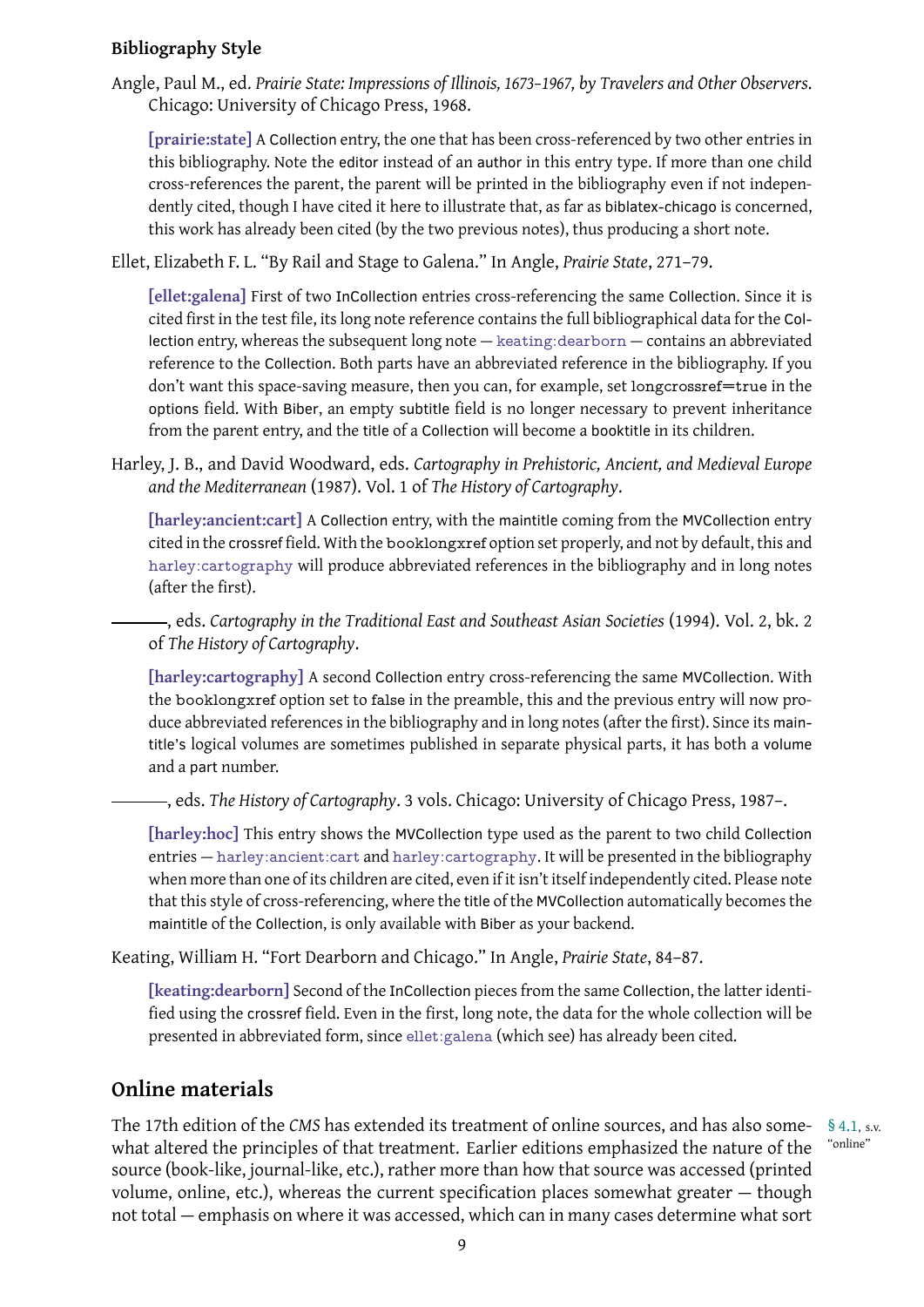<span id="page-9-7"></span><span id="page-9-6"></span><span id="page-9-5"></span><span id="page-9-4"></span>of entry type you need. I have provided a quick guide to the correspondences between online materials and biblatex-chicago entry types in table 1 of biblatex-chicago.pdf, and include a few Table 1 examples here. An online edition of a printed book still calls for a [Book](#page-9-0) entry, and the rules are similar for a printed journal that has an online portal. For intrinsically online sources, even if they are structured more or less like a conventional printed periodical, you may (at your discretion) choose to present them in an [Online](#page-9-1) entry rather than an Article one. Blogs lend themselves well to the [Article](#page-9-2) type, while a comment on a blog becomes a [Review](#page-9-3), here using the commenton relatedtype. Social media posts, by contrast, even of photographs, for example, need an [Online](#page-9-1) entry. For things like mailing lists or less journalistic web pages, the [Online](#page-9-1) type works well, as it does for short online videos ([Online](#page-9-1)) and for short online audio pieces, too: [Online](#page-9-1).

#### **Note Style**

- <span id="page-9-0"></span>[Book:](#page-9-4) Henry James, *The Ambassadors* [\(1909; Project Gutenberg, 1996\),](#page-10-0) ftp://[ibiblio](ftp://ibiblio.org/pub/docs/books/gutenberg/etext96/ambas10.txt).org/pub/docs/book s/[gutenberg](#page-10-0)/etext96/ambas10.txt.
- <span id="page-9-1"></span>[Online:](#page-9-5) [Richard Stenger, "Tiny Human-Borne Monitoring Device Sparks Privacy Fears," CNN.com, De](#page-10-1)[cember 20, 1999,](#page-10-1) http://www.cnn.com/1999/TECH/ptech/12/20/[implant](http://www.cnn.com/1999/TECH/ptech/12/20/implant.device/).device/.
- <span id="page-9-2"></span>[Article:](#page-9-6) [Rhian Ellis, "Squatters' Rights,"](#page-10-2) *Ward Six* (blog), June 30, 2008, http://wardsix.[blogspot](http://wardsix.blogspot.com/2008/06/squatters-rights.html).com/200 8/06/[squatters-rights](#page-10-2).html.
- <span id="page-9-3"></span>[Review:](#page-9-7) [AC, July 1, 2008, 10:18 a.m., comment on Ellis, "Squatters' Rights,"](#page-9-8) http://wardsix.[blogspot](http://wardsix.blogspot.com/2008/06/squatters-rights.html).com /2008/06/[squatters-rights](#page-9-8).html.
- [Online:](#page-9-5) [Pete Souza \(@petesouza\), "President Obama bids farewell to President Xi of China at the conclu](#page-10-3)[sion of the Nuclear Security Summit," Instagram photo, April 1, 2016,](#page-10-3) https://www.[instagram](https://www.instagram.com/p/BDrmfXTtNCt/).com/p /[BDrmfXTtNCt](#page-10-3)/.
- [Online:](#page-9-5) [John Powell, "Pattern Matching," Grapevine digest mailing list archives, Electric Editors, April 23,](#page-10-4) 1998, http://www.[electriceditors](#page-10-4).net/grapevine/archives.php.
- [Online:](#page-9-5) [Michael Pollan, "Michael Pollan Gives a Plant's-Eye View," filmed March 2007, TED video, 17:31,](#page-10-5) posted February 2008, http://www.ted.com/index.php/talks/[michael\\_pollan\\_gives\\_a\\_plant\\_s\\_eye\\_vi](#page-10-5) ew.[html.](#page-10-5)
- [Online:](#page-9-5) [Calvin Coolidge, "Equal Rights" \(speech\), copy of an undated 78 rpm disc, ca. 1920, Library of](#page-9-9) [Congress, "American Leaders Speak: Recordings from World War I and the 1920 Election, 1918–1920,"](#page-9-9) [RealAudio and WAV formats,](#page-9-9) http://memory.loc.gov/ammem/nfhtml/[nforSpeakers01](http://memory.loc.gov/ammem/nfhtml/nforSpeakers01.html).html.

#### **Bibliography Style**

<span id="page-9-8"></span>AC. July 1, 2008, 10:18 a.m. Comment on Elli[s, "Squatters' Rights.](#page-10-2)" http://wardsix.[blogspot](http://wardsix.blogspot.com/2008/06/squatters-rights.html).c om/2008/06/[squatters-rights](http://wardsix.blogspot.com/2008/06/squatters-rights.html).html.

**[\[ac:comment\]](#page-13-7)** The 17th edition suggests a Review entry such as this for presenting comments on blogs or other similar online material, achievable either with hand-formatting in the title field or, as here, using the commenton relatedtype. The related field ([ellis:blog](#page-13-8)) indicates the entry upon which it is a comment, and by default the generic title derives from the relatedtype, though you can change it by providing a relatedstring. With such a title it's a Review instead of an Article. The eventdate gives the date of the comment, including a time stamp for additional specificity if needed. Biblatex-chicago automatically sets the related option to true for this relatedtype, so you'll see all the relevant data both in notes and, if you choose to print it there, in the bibliography.

<span id="page-9-9"></span>Coolidge, Calvin. "Equal Rights" (speech). Copy of an undated 78 rpm disc, ca. 1920. Library of Congress, "American Leaders Speak: Recordings from World War I and the 1920 Election, 1918–1920," RealAudio and WAV formats, http://[memory](http://memory.loc.gov/ammem/nfhtml/nforSpeakers01.html).loc.gov/ammem/nfhtml/nfo [rSpeakers01](http://memory.loc.gov/ammem/nfhtml/nforSpeakers01.html).html.

**[\[loc:leaders\]](#page-15-10)** It's worth noting that the annotations to this related entry appear *before*those of the parent entry. Here, an Online entry provides the online archive location of the [coolidge:speech](#page-13-9) entry, which references it using a related field. You no longer need skipbib in the options field,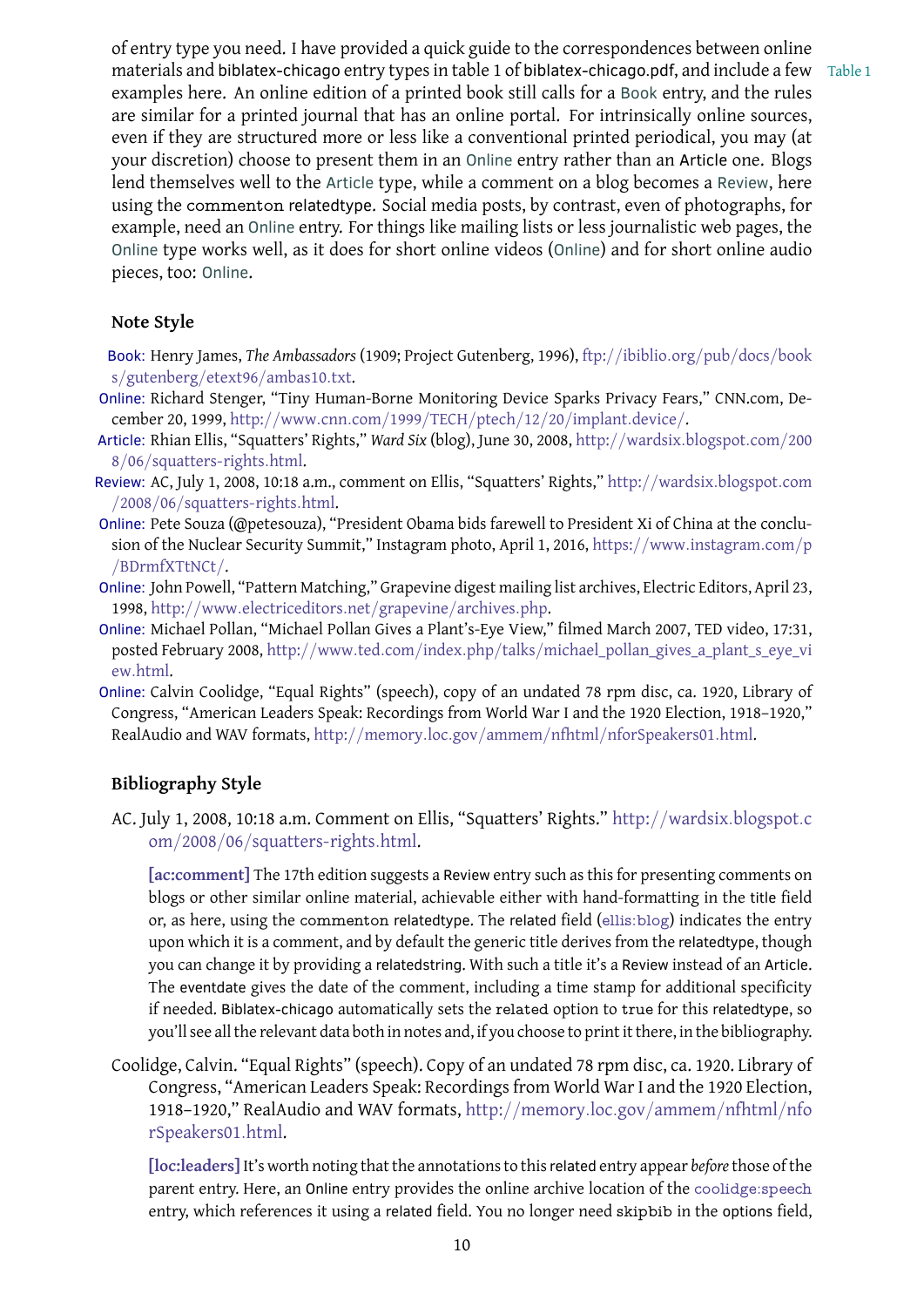as by default entries cited only by the related system won't appear on their own. Cp. loc:city and weed:flatiron.

**[\[coolidge:speech\]](#page-13-9)** This is a recording from an online archive, using an Online entry. The two titleaddon options allow the parenthesized titleaddon to appear with only a space intervening, both in notes and bibliography. The related field cites the archive itself, another Online entry, and the related=true option causes the archive reference to be printed both in notes and bibliography. The date field presents a "circa" date in ISO8601-2 format, and the options nodatebrackets and nodates format the circa date as it appears, in this instance, in the *Manual*. Cp. weed:flatiron and loc:city, which cite a film from an online archive, both using a Video entry.

<span id="page-10-2"></span>Ellis, Rhian. "Squatters' Rights." *Ward Six* (blog), June 30, 2008. http://wardsix.[blogspot](http://wardsix.blogspot.com/2008/06/squatters-rights.html).com /2008/06/[squatters-rights](http://wardsix.blogspot.com/2008/06/squatters-rights.html).html.

**[\[ellis:blog\]](#page-13-8)** Recent editions of the *CMS* specify an Article-like presentation for blogs, the main peculiarity being the identification of the material as a blog using the location field, which is usually reserved for identifying the place of publication of obscure journals. See [ac:comment](#page-13-7), a Review entry, for how to reference comments on such online material.

<span id="page-10-0"></span>James, Henry. *The Ambassadors*. 1909. Project Gutenberg, 1996. ftp://[ibiblio](ftp://ibiblio.org/pub/docs/books/gutenberg/etext96/ambas10.txt).org/pub/docs/bo oks/[gutenberg](ftp://ibiblio.org/pub/docs/books/gutenberg/etext96/ambas10.txt)/etext96/ambas10.txt.

**[\[james:ambassadors\]](#page-15-11)** This cites an online edition of a book which, not being inherently an online text, uses a Book entry. The origdate field is the date of the print publication of the text that is now online.

<span id="page-10-5"></span>Pollan, Michael. "Michael Pollan Gives a Plant's-Eye View." Filmed March 2007. TED video, 17:31. Posted February 2008. http://www.ted.com/index.php/talks/[michael\\_pollan\\_giv](http://www.ted.com/index.php/talks/michael_pollan_gives_a_plant_s_eye_view.html) [es\\_a\\_plant\\_s\\_eye\\_view](http://www.ted.com/index.php/talks/michael_pollan_gives_a_plant_s_eye_view.html).html.

**[\[pollan:plant\]](#page-16-5)** An online video, presented in an Online entry. Note the userd field to modify the string printed before the urldate, and also the titleaddon in place of a date field, in case you want that information in closer association with the title. Cf. harwood:biden, horowitz:youtube.

<span id="page-10-4"></span>Powell, John. "Pattern Matching." Grapevine digest mailing list archives. Electric Editors, April 23, 1998. http://www.[electriceditors](http://www.electriceditors.net/grapevine/archives.php).net/grapevine/archives.php.

**[\[powell:email\]](#page-16-6)** A fairly standard Online entry with a title and a titleaddon, the latter giving somewhat more specific locating information than the organization field.

<span id="page-10-3"></span>Souza, Pete (@petesouza). "President Obama bids farewell to President Xi of China at the conclusion of the Nuclear Security Summit." Instagram photo, April 1, 2016. [https:](https://www.instagram.com/p/BDrmfXTtNCt/)//www.i nstagram.com/p/[BDrmfXTtNCt](https://www.instagram.com/p/BDrmfXTtNCt/)/.

**[\[souza:obama\]](#page-17-2)** A 17th-edition social media citation, presented as an Online entry even though the actual material of the citation is a photograph. Note the nameaddon field for the screen name.

<span id="page-10-1"></span>Stenger, Richard. "Tiny Human-Borne Monitoring Device Sparks Privacy Fears." CNN.com, December 20, 1999. http://www.cnn.com/1999/TECH/ptech/12/20/[implant](http://www.cnn.com/1999/TECH/ptech/12/20/implant.device/).device/.

**[\[stenger:privacy\]](#page-17-3)** This is an intrinsically-online source, but is structured like a newspaper, so in previous editions of the Manual it would have required an Article entry type and magazine entrysubtype. For the 17th edition, at your discretion, such sources may be treated, as here, like a website rather than a newspaper, though the older style may be retained.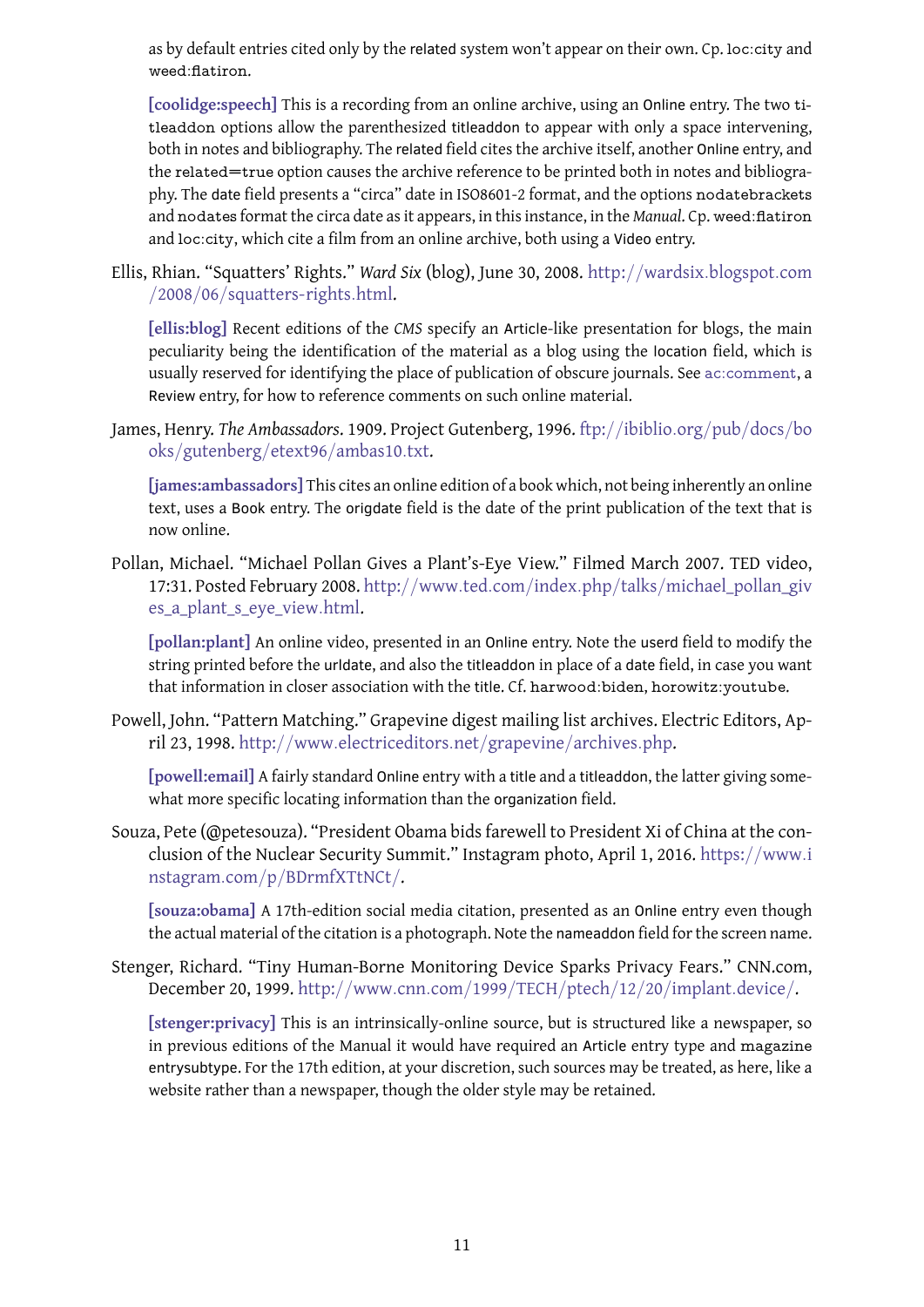## <span id="page-11-0"></span>**Related entries**

Biblatex provides a powerful mechanism, using the related field, for grouping two (or more) § 4.2.1 works together in a single entry in the bibliography and/or in long notes, while biblatexchicago offers both this functionality and some Chicago-specific variants which employ different means. You can find a full discussion of this in biblatex-chicago.pdf, but two of the entries already cited in the previous section ([coolidge:speech](#page-13-9) & [ac:comment](#page-13-7)) present the two related entries together in both notes and bibliography, whereas a third example places a text and its translation together, but only in the bibliography: [Book](#page-11-1). Another example shows how to present multi-volume works with the maintitle *before*the booktitle using the maintitle relatedtype, as is sometimes recommended by the *CMS*: [BookInBook](#page-11-2). (The [plato:republic:gr](#page-16-3) entry on page [7](#page-6-0) shows the more traditional presentation syntax.)

## <span id="page-11-5"></span><span id="page-11-3"></span><span id="page-11-1"></span>**Note Style**

<span id="page-11-2"></span>[Book:](#page-11-3) François Furet, *Le passé d'une illusion* [\(Paris: Éditions Robert Laffont, 1995\).](#page-11-4) [BookInBook:](#page-11-5) Plato, *Timaeus*, in *Opera*[, ed. J. Burnet, Oxford Classical Texts, vol. 4 of 5,](#page-11-6) *Clitopho, Res Publica, Timaeus, Critias* [\(Oxford: Clarendon Press, 1902\), 17–105.](#page-11-6)

## **Bibliography Style**

<span id="page-11-4"></span>Furet, François. *Le passé d'une illusion*. Paris: Éditions Robert Laffont, 1995. Translated by Deborah Furet as *The Passing of an Illusion* (Chicago: University of Chicago Press, 1999).

**[\[furet:passing:eng\]](#page-14-8)** A translation, serving as the target of the related field of [furet:related](#page-14-9). If it isn't cited independently, it will appear only after that entry in the bibliography, connected to it using the format defined by the relatedtype bytranslator. You could also give this entry a userf field referring to the original text, furet:passing:fr, or indeed a related field referring to the same .bib entry, along with a relatedtype origpubas. In notes, by default, neither of these mechanisms would have any effect, but in the bibliography the translation and the original would be presented in the same entry, connected (in the absence of an origlanguage or relatedstring field, respectively) by the string "Originally published as."

**[\[furet:related\]](#page-14-9)** This entry presents the same Book as furet:passing:fr, but does so using the relatedtype bytranslator functionality. This is the alternate Chicago form for presenting a text and its translation together in a single bibliography entry. Cp. furet:passing:eng.

<span id="page-11-6"></span>Plato. *Timaeus*. In *Opera*, edited by J. Burnet, Oxford Classical Texts. Vol. 4 of 5, *Clitopho, Res Publica, Timaeus, Critias*, 17–105. Oxford: Clarendon Press, 1902.

**[\[plato:tomeiv\]](#page-16-7)** See [plato:total](#page-16-8) and [plato:timaeus:gr](#page-16-9).

**[\[plato:total\]](#page-16-8)** This may look like a multi-volume book but in truth, because of the maintitle relatedtype, citing it actually cites one volume of it, the one represented by [plato:tomeiv](#page-16-7) in the related field. This indirectness allows you to present such a citation using the maintitle-first syntax envisaged by the *Manual*. The [plato:timaeus:gr](#page-16-9) entry cites one part of this volume using the same syntax. The hidevolumes=false setting in the options field means that citations will include the total number of volumes as well as the specific volume number.

**[\[plato:timaeus:gr\]](#page-16-9)** This, [plato:tomeiv](#page-16-7), and [plato:total](#page-16-8) provide an example of how to cite a single work from within one volume of a multi-volume set when you want the multi-volume title (MVBook title) to appear before the title of the individual volume (Book title). A chain of three entries, connected by two related fields with maintitle relatedtype, means that when you cite [plato:timaeus:gr](#page-16-9) you create a single reference containing all the information in the proper order. Biblatex-chicago automatically sets the related option to true for this relatedtype, so you'll see all the relevant data both in notes and in the bibliography.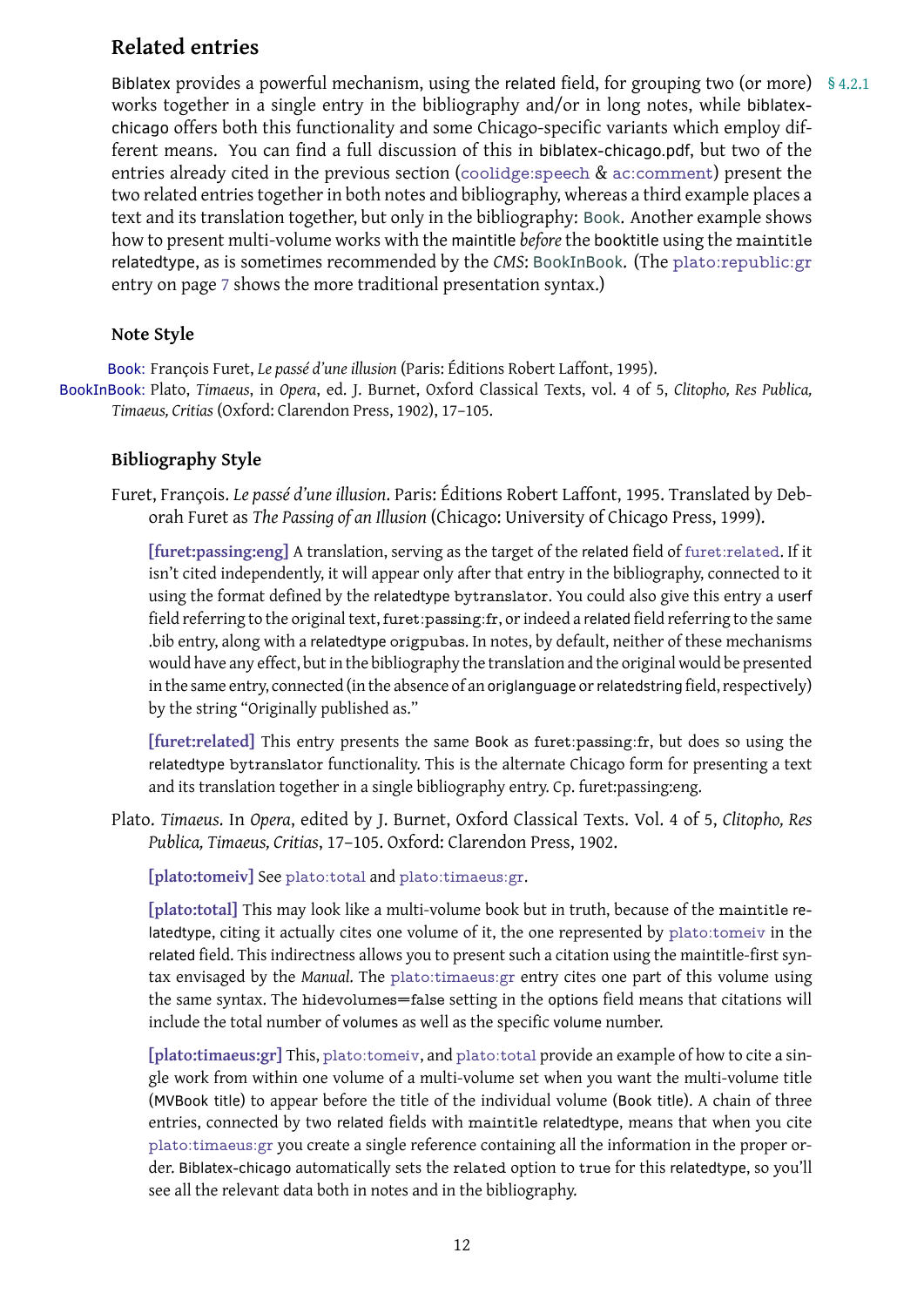## <span id="page-12-0"></span>**Citation commands**

Although \autocite will no doubt be the most commonly used citation command, biblatex- §4.3.2 chicago, following biblatex, does provide a range of other commands for more specialized usages. We have already seen **\headlesscite,** $^1$  $^1$  **which allows you to** avoid, in notes, repetition of an author's name when it appears in the title as well. We have also seen \fullcite, $^2$  $^2$  to guarantee a long note, and **\shortcite,** $^3$  $^3$  **to guarantee a short** one. (You can also use **\footfullcite** to get a \fullcite in a footnote.) There are a few others that may occasionally be useful: \surnamecite, $\rm ^4$  $\rm ^4$  for when a note follows a discussion where the presence of the authors' (or editors', etc.) full names makes their full repetition in the note unnecessary; **\citejournal,** $^5$  $^5$  **which provides** an alternative short form when citing Articles; and the standard \textcite, which inserts the name of an author or other Contributor $^{\rm 6}$  $^{\rm 6}$  $^{\rm 6}$  into the flow of text, with a footnote below.

## <span id="page-12-1"></span>**In conclusion**

Allow me, finally, to emphasize just how multifarious are the sources illustrated in the *CMS*, only a small selection of which have appeared in this introduction. You will find significantly fuller guidance in biblatex.pdf and biblatex-chicago.pdf, but the *CMS* itself defines the specification and shall arbitrate all disputes. If you see something in biblatex-chicago that looks wrong to you, or if the documentation has left you perplexed, please let me know.

## **References**

<span id="page-12-2"></span>University of Chicago Press. *The Chicago Manual of Style*. 17th ed. Chicago: University of Chicago Press, 2017.

**[\[chicago:manual\]](#page-13-10)** A manual presented in a Book entry. Note curly braces around corporate author, which is printed twice, both as author and publisher.

<span id="page-12-4"></span><span id="page-12-3"></span>1. [George Creel to Colonel House, 25 September 1918, Edward M. House Papers, Yale University Library.](#page-13-5)

2. [Library of Congress, "American Leaders Speak: Recordings from World War I and the 1920 Election,](#page-15-10)

[1918–1920," RealAudio and WAV formats,](#page-15-10) http://memory.loc.gov/ammem/nfhtml/[nforSpeakers01](http://memory.loc.gov/ammem/nfhtml/nforSpeakers01.html).html. 3. Coolidge, ["Equal Rights.](#page-13-9)"

<span id="page-12-7"></span><span id="page-12-6"></span><span id="page-12-5"></span>4. Harley and Woodward, eds., *The History of Cartography*[, 3 vols. \(Chicago: University of Chicago Press, 1987–\).](#page-15-9) 5. *[Lake Forester](#page-15-7)*, March 23, 2000.

<span id="page-12-8"></span>6. Anna Contributor, "Contribution," in *Edited Volume*[, ed. Ellen Editor \(Place: Publisher, forthcoming\).](#page-13-2)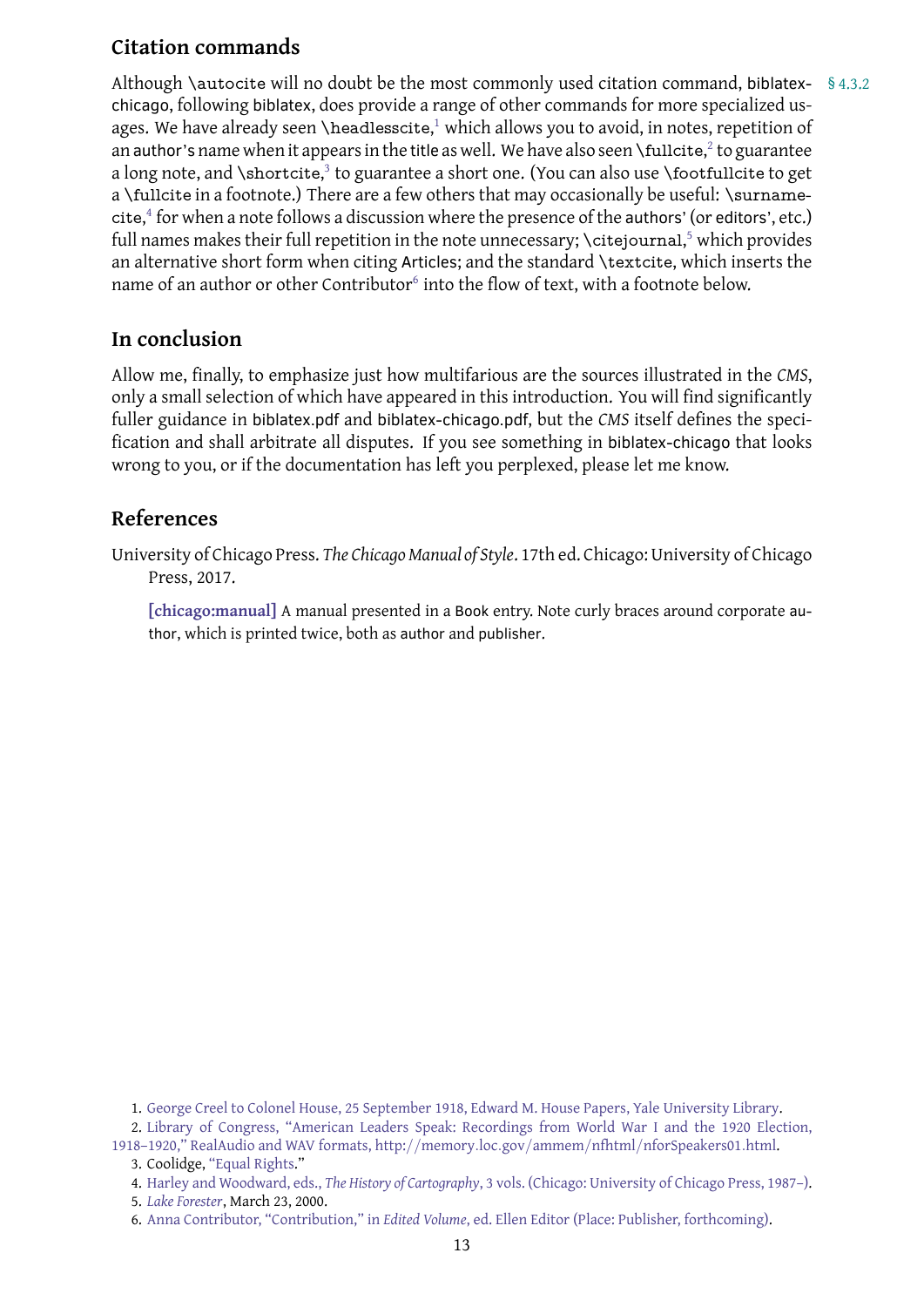## The Database File

```
%% Database entries used to produce
%% citations in this file, taken
%% from notes-test.bib. I have
%% removed the annotations to save
%% room -- they can be viewed in the
%% main text above. You can click on
%% the entry type to return to the
%% long-note formats, and you can
%% click on text with a grey back-
%% ground to switch to that entry
%% within this .bib listing.
```

```
@String{uchp = {University of Chicago Press}}
```

```
@Review{ac:comment,
 entrysubtype = {mag}azine},
 author = \{AC\},\eventdate = {2008-07-01T10:18:00},
 related = \{ellis:blog \},relatedtype = {commenton},url = \{http://wardsix.blogspot.com/2008/06/squatters-rights.html}
}
```

```
@InBook{ashbrook:brain,
 author = {Ashbrook, James~B. and
        Albright, Carol Rausch},
 title = {The Frontal Lobes, Intending, and a
        Purposeful God},
 booktitle = {The Humanizing Brain},
 publisher = {Pilgrim Press},
 year = 1997,chapter = 7,
 location = {Cleveland, OH},shorttitle = {The Frontal Lobes}
}
```

```
@Review{bundy:macneil,
 journaltitle = {MacNeil/Lehrer NewsHour},
 usera = {PBS},
 entrysubtype = {magazine},
 date = {1990-02-07},
 author = {Bundy, McGeorge},
 title = {interview by Robert MacNeil},
 shorttitle = {interview}
}
```

```
@Book{chicago:manual,
 title = {The Chicago Manual of Style},
 year = 2017,
 author = {{University of Chicago Press}},
 public = uchp,edition = 17,
 location = {Chicago}
}
```
<span id="page-13-1"></span>[@Booklet{](#page-0-4)clark:mesopot, title = {Mesopotamia}, subtitle  $=$  {Between Two Rivers}, author  $=$  {Hazel V. Clark}, howpublished  $=$  {End of the Commons General Store},

```
date = {1957?},location = {Mesopotamia, OH}
}
@InCollection{contrib:contrib,
```

```
author = {Contributor, Anna},
title = {Contribution},
booktitle = {Edited Volume},
public = {Publicible},
pubstate = {forthcoming},
editor = {Editor, Ellen},location = {Place}
```

```
}
```

```
@Online{coolidge:speech,
 author = {Coolidge, Calvin},title = {Equal Rights},
 titleaddon = \{(\text{speed})\},\note = {copy of an undated 78 rpm disc},
 related = \{ loc: leaders \},options = {related=true,ptitleaddon=
   space,ctitleaddon=space,nodatebrackets,
   nodates=false},
 date = {1920 - }
```

```
}
```

```
@Misc{creel:house,
 author = {Creel, George},
 entrysubtype = {letter},
 title = {George Creel to Colonel House},
 origdate = {1918-09-25},
 note = {Edward~M. House Papers},
  organization = {Yale University Library}
}
```

```
@Manual{dyna:browser,
 title = {Dynatext, Electronic Book
        Indexer/Browser},
  organization = {Electronic Book Technology
       Inc.},
  address = {Providence, RI},
 year = 1991,shorttitle = {Dynatext}
}
```

```
@InCollection{ellet:galena,
  author = {Ellet, Elizabeth-F.-L.},title = {By Rail and Stage to Galena},
 crossref = { prairie: state },
  pages = {271--279}}
```

```
@Article{ellis:blog,
 author = {Ellis, Rhian},
 title = {Squatters' Rights},
 journaltitle = {Ward Six},
 location = \{blog\},\date = \{2008-06-30\},url = \{http://wardsix.blogspot.com/2008/06/sqatters-rights.html},
 entrysubtype = {magazine}
```
}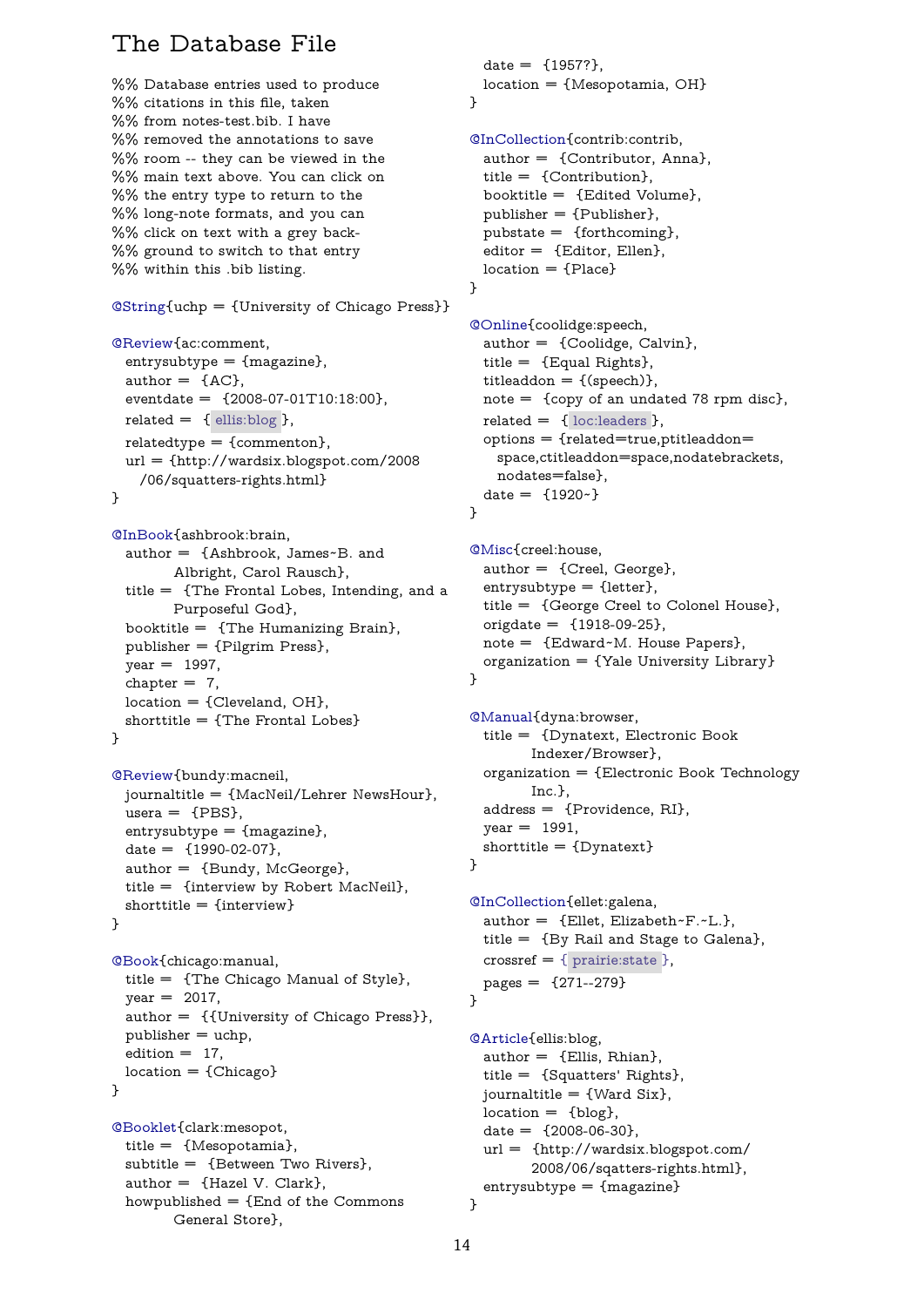```
@BookInBook{euripides:orestes,
 title = {Orestes},
 year = 1958,booktitle = {Euripides},
 maintitle = {The Complete Greek
       Tragedies},
 nameb = {Arrowsmith, William},
 volume = 4,
 author = {Euripides},
 editor = {Grene, David and Lattimore,
        Richmond},
 public = uchp,pages = \{185 - 288\},\location = {Chicago}}
@InProceedings{frede:inproc,
 author = {Dorothea Frede},
 title = {\mkbibemph{Nicomachean Ethics}
       VII. 11--12},
 subtitle = {Pleaseure},booktitle = {Aristotle},
 \texttt{block} = \{\mbox{Nicomachean}Ethics}, Book VII},
 series = {Symposium Aristotelicum},
 editor = {Carlo Natali},
 publisher = {Oxford University Press},
 address = \{Oxford\},year = {2009},
 pages = {183-207}}
@Video{friends:leia,
 title = {The One with the Princess Leia
        Fantasy},
 date = 2003,booktitle = {Friends},
 booktitleaddon = {season~3, episode~1},author = {Curtis, Michael and Malins,
        Gregory~S.},
 eventdate = \{1996 - 09 - 19\},\editor = {Mancuso, Gail},
 editortype = {director},
 publisher = {Warner Home Video},
 type = {DVD},address = {Burbank, CA}
}
@Book{furet:passing:eng,
 title = {The Passing of an Illusion},
 year = 1999,author = {Furet, François},
 userf = {furet:passing:fr},
 translator = {Furet, Deborah},
 public = uchp,location = {Chicago}}
@Book{furet:related,
 title = {Le passé d'une illusion},
```
<span id="page-14-9"></span><span id="page-14-8"></span> $year = 1995,$ 

related =  $\{$  furet: passing: eng  $\},$  $relatedtype = {bytranslator},$ author = {Furet, François},

```
publisher = {Éditions Robert Laffont},
 location = {Paris}}
```

```
@Article{garaud:gatine,
  author = {Garaud, Marcel},title = {Recherches sur les défrichements
        dans la Gâtine poitevine aux XIe et
        XIIe siècles},
 journaltitle = {Bulletin de la Société des
        antiquaires de l'Ouest},
  year = 1967,volume = 9,
  series = 4,
  pages = {11--27},shorttitle = {Recherches sur les
        défrichements}
}
@Dataset{genbank:db,
```
<span id="page-14-4"></span>author = {GenBank}, title =  ${for RP11-322N14 BAC},$  $number = {AC087526.3},$  $type = \{accession number\},\$ url = {http://www.ncbi.nlm.nih .gov/nuccore/19683167}, urldate = {2016-04-06}

```
}
```

```
@Performance{hamilton:miranda,
 editor = {Miranda, Lin-Manuel},
 editortype = {music and lyrics by},
 editoratype = {director},
  editorbtype = {choreographer},
 editora = {Kail, Thomas},
 editorb = {Blakenbuehler, Andy},
 venue = {Richard Rodgers Theatre},
 title = {Hamilton},
 date = \{2016 - 02 - 02\},\options = {useeditor=false},
 location = {New York, NY}
```
## }

```
@Collection{harley:ancient:cart,
 title = {Cartography in Prehistoric,
        Ancient, and Medieval Europe and the
        Mediterranean},
 crossref = harley:hoc } \},\date = {1987},
```

```
volume = 1
```
#### }

```
@Collection{harley:cartography,
 title = {Cartography in the Traditional East
        and Southeast Asian Societies},
 year = 1994,harley:hoc } \},\volume = \{2\},\part = {2},shorttitle = {Cartography in East and
        Southeast Asia}
}
```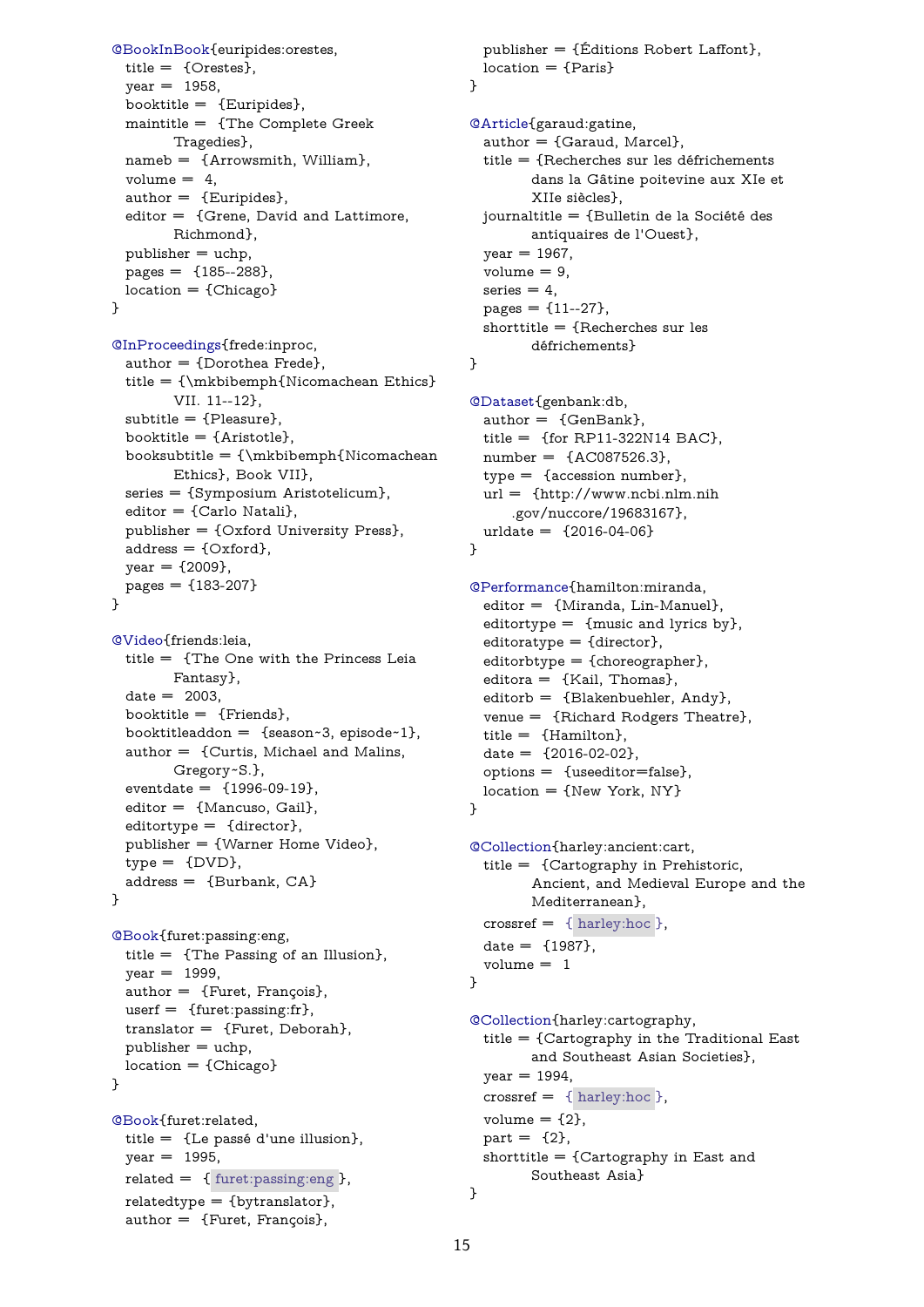```
@MVCollection{harley:hoc,
 title = {The History of Cartography},
 date = \{1987/\},editor = {Harley, J.~B. and Woodward,
       David},
 volumes = \{3\},\public = uchp,location = {Chicago}}
@TechReport{herwign:office,
 options = {useprefix=true},
 author = {{\{van\} Herwijnen, Eric},
 title = {Future Office Systems
        Requirements},
 institution = {CERN DD internal note},
 date = {1988-11}}
@Music{holiday:fool,
 title = {I'm a Fool to Want You},
 eventdate = {1958-02-20},
 date = {1960},booktitle = {Lady in Satin},
 author = {Herron, Joel and Sinatra, Frank
        and Wolf, Jack},
 editor = {Holiday, Billie},
 editortype = {vocalist},
 chapter = 1,
 number = \{CL 1157\},\public = {Columnbia},type = {33\onethird~rpm},
 note = {with Ray Ellis},options = {useauthor=false}
}
@Letter{jackson:paulina:letter,
 author = {Jackson, Paulina},
 title = {Paulina Jackson to John Pepys
        Junior},
 booktitle = {The Letters of Samuel Pepys
        and His Family Circle},
 origdate = {1676-10-03},
 publisher = {Clarendon Press},
 year = 1955,editor = {Heath, Helen Truesdell},
 shorttitle = {to John Pepys Junior},
 pages = {\bibstring{number} 42},location = \{Oxford\}}
@Book{james:ambassadors,
 title = {The Ambassadors},
 year = 1996,origdate = 1909,author = {James, Henry},
 publisher = {Project Gutenberg},
 url = \{ftp://ibiblio.org/public/docs/books/gutenberg/etext96/
        ambas10.txt}
}
```

```
@InCollection{keating:dearborn,
 author = {Keating, William~H.},
```

```
title = {Fort Dearborn and Chicago},
  crossref = \{ prairie: state \},
  pages = \{84 - 87\}}
@Article{lakeforester:pushcarts,
  journaltitle = {Lake Forester},
  date = \{2000 - 03 - 23\},\entrysubtype = {magazine},
  title = {Pushcarts Evolve to Trendy Kiosks},
 location = \{ Lake Forest, IL\},\shorttitle = {Pushcarts Evolve}
}
```

```
@Artwork{leo:madonna,
 author = {{Leonardo da Vinci}},
 shortauthor = {Leonardo},
 title = {Madonna of the Rocks},
 type = {oil on canvas},
 institution = {Lower},date = {148X},note = \{78 \times 48.5 \text{ in}\n\addot \},
 location = {Paris}}
```
<span id="page-15-10"></span>[@Online{](#page-9-1)loc:leaders, author = {Library of Congress}, title = {American Leaders Speak}, subtitle = {Recordings from World War I and the 1920 Election, 1918--1920}, url = {http://memory.loc.gov/ammem/ nfhtml/nforSpeakers01.html}, note = {RealAudio and WAV formats}, options = {skipbib} }

```
@Book{mchugh:wake,
 title = {Annotations to
        \mkbibquote{Finnegans Wake}},
 year = 1980,author = {McHugh, Roland},
 publisher = {Johns Hopkins University
       Press},
 location = {Baltimore}
}
```

```
@Unpublished{nass:address,
 author = {Nass, Clifford},
 title = {Why Researchers Treat On-Line
        Journals Like Real People},
 note ={keynote address},
 eventtitle = {annual meeting of the Council
        of Science Editors},
 location = {San Antonio, TX},eventdate = {2000-05-06/2000-05-09}
}
```
<span id="page-15-6"></span>[@Standard{](#page-2-11)niso:bibref, title = {Bibliographic References}, organization = {National Information Standards Organization}, userd  $=$  {approved}, howpublished  $=$  {reaffirmed},  $eventdate = \{2010-05-13\},$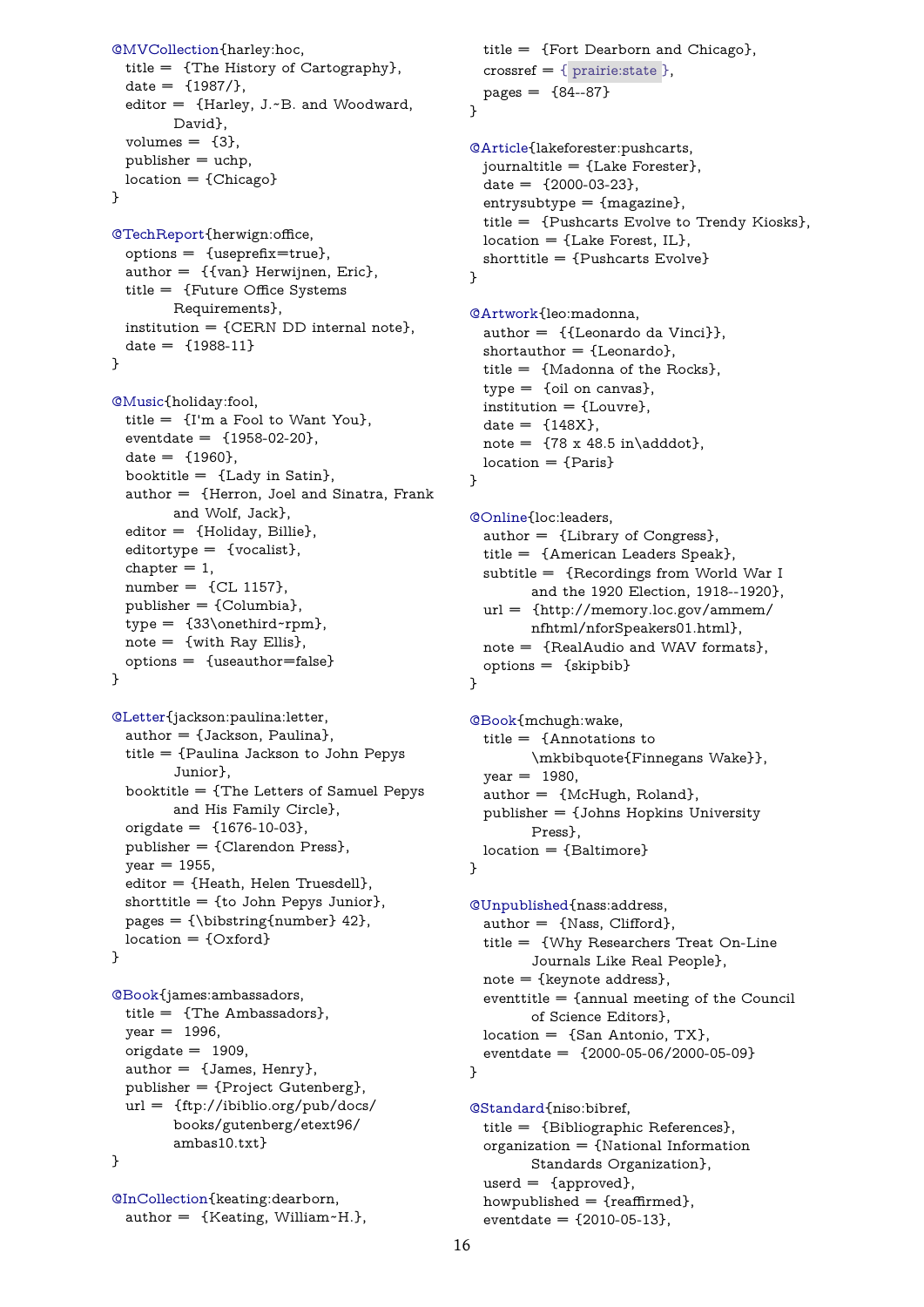```
date = {2005-06-09},
 series = {ANSI/NISO},
 number = \{Z39.29 - 2005\},\public = \{NISO\},\location = {Bethesda, MD}}
@BookInBook{plato:republic:gr,
 title = {Republic},
 entrysubtype = {classical},
 year = 1902,volume = 4,
 author = {Plato},editor = {Burnet, J.},
 booktitle = {Clitopho, Res Publica,
        Timaeus, Critias},
 maintitle = {Opera},
 publisher = {Clarendon Press},
 series = {Oxford Classical Texts},
 pages = \{327 - 621\},location = \{Oxford\}}
@BookInBook{plato:timaeus:gr,
 title = {Timaeus},
 date = 1902,related = \{ plate:total\},relatedtype = {main title},pages = \{17 - 105\},author = {Plato},
 entrysubtype = {classical}
}
@Book{plato:tomeiv,
 title = {Clitopho, Res Publica, Timaeus,
       Critias},
 date = 1902,maintitle = {Opera},
 volume = 4,
 author = {Plato},
 editor = {Burnet, J.},
 publisher = {Clarendon Press},
 location = \{Oxford\}}
@MVBook{plato:total,
 author = {Plato},title = {Opera},
 year = 1902,related = \{plato:tomeiv \},editor = {Burnet, J.},
 relatedtype = {maintitle},volumes = 5,
 options = {hidevolumes=false},
 series = {Oxford Classical Texts},
 publisher = {Clarendon Press},
 location = \{Oxford\}}
@SuppBook{polakow:afterw,
 author = {Polakow, Valerie},
 title = {Lives on the Edge},
 subtitle = {Single Mothers and Their
```
<span id="page-16-8"></span><span id="page-16-1"></span>Children in the Other America},

<span id="page-16-5"></span> $pages = \{175 - 184\},$  $afterword = {yes},$  $year = 1993,$  $public = uchp,$  $location = {Chicago}$ } [@Online{](#page-9-1)pollan:plant, author = {Pollan, Michael}, title = {Michael Pollan Gives a Plant's-Eye View}, organization = {TED video, 17:31}, titleaddon  $=$  {filmed March 2007}, url = {http://www.ted.com/index.php /talks/michael\_pollan\_gives\_a \_plant\_s\_eye\_view.html}, urldate  $= \{2008 - 02\},\$  $userd = \{posted\}$ } [@Online{](#page-9-1)powell:email, author = {Powell, John}, date =  ${1998-04-23}$ , titleaddon = {Grapevine digest mailing list archives}, organization = {Electric Editors}, title = {Pattern Matching}, url = {http://www.electriceditors.net /grapevine/archives.php}, shorttitle =  ${\aurocap{e} - mail to Grapevine}$ 

```
}
```

```
@Collection{prairie:state,
 title = {Prairie State},
 subtitle = {Impressions of Illinois,
        1673--1967, by Travelers and Other
        Observers},
 year = 1968,editor = \{Angle, Paul~M.\},publisher = uchp,
 location = {Chicago}
}
```
<span id="page-16-6"></span>mailing list}

```
@Review{ratliff:review,
 author = {Ratliff, Ben},
 title = {\bibstring{reviewof}
        \mkbibemph{The Mystery of
        Samba: Popular Music and
        National Identity in Brazil},
        \bibstring{by} Hermano Vianna,
        \parteditandtrans John Charles
        Chasteen},
 journaltitle = {Lingua Franca},
 date = \{1999-04\},\,volume = 9,
 pages = {B13 - B14},
 shorttitle = {\bibstringfreviewof}\mkbibemph{The Mystery of Samba}}
}
```
<span id="page-16-0"></span>[@MastersThesis{](#page-0-9)ross:thesis,  $author = {Ross, Dorothy},$ title = {The Irish-Catholic Immigrant, 1880--1900},